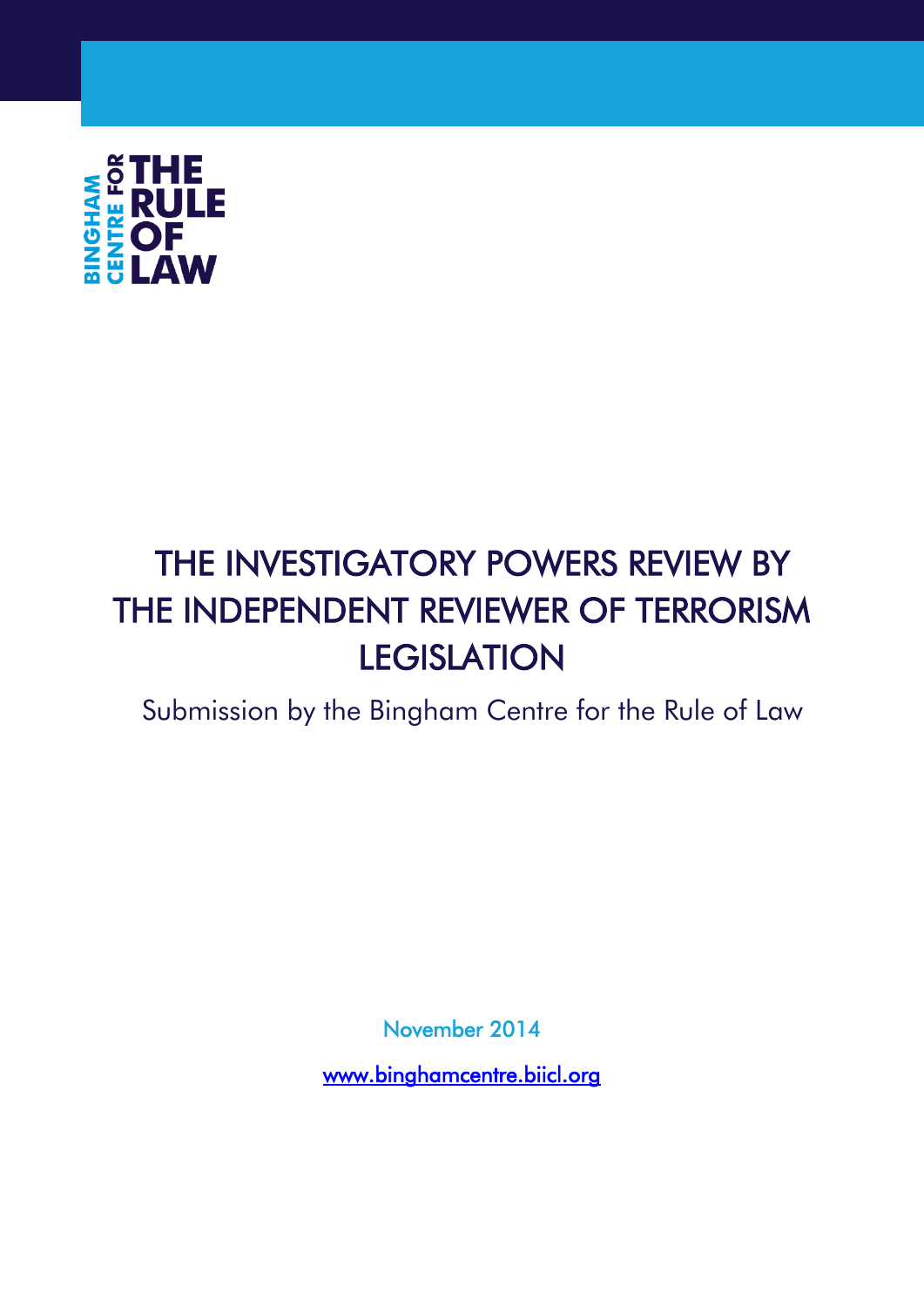# Bingham Centre for the Rule of Law Submission to the Investigatory Powers Review November 2014

# TABLE OF CONTENTS

| THE EXISTING LAW GOVERNING INVESTIGATORY POWERS5                    |  |
|---------------------------------------------------------------------|--|
|                                                                     |  |
| Bulk interception of 'external' communications under s8(4) 11       |  |
|                                                                     |  |
|                                                                     |  |
| Intrusive surveillance, directed surveillance and covert sources 18 |  |
|                                                                     |  |
|                                                                     |  |
|                                                                     |  |
|                                                                     |  |
|                                                                     |  |

# APPENDIX: BINGHAM CENTRE EXPERT SEMINAR, 1 OCTOBER 2014 ................... 29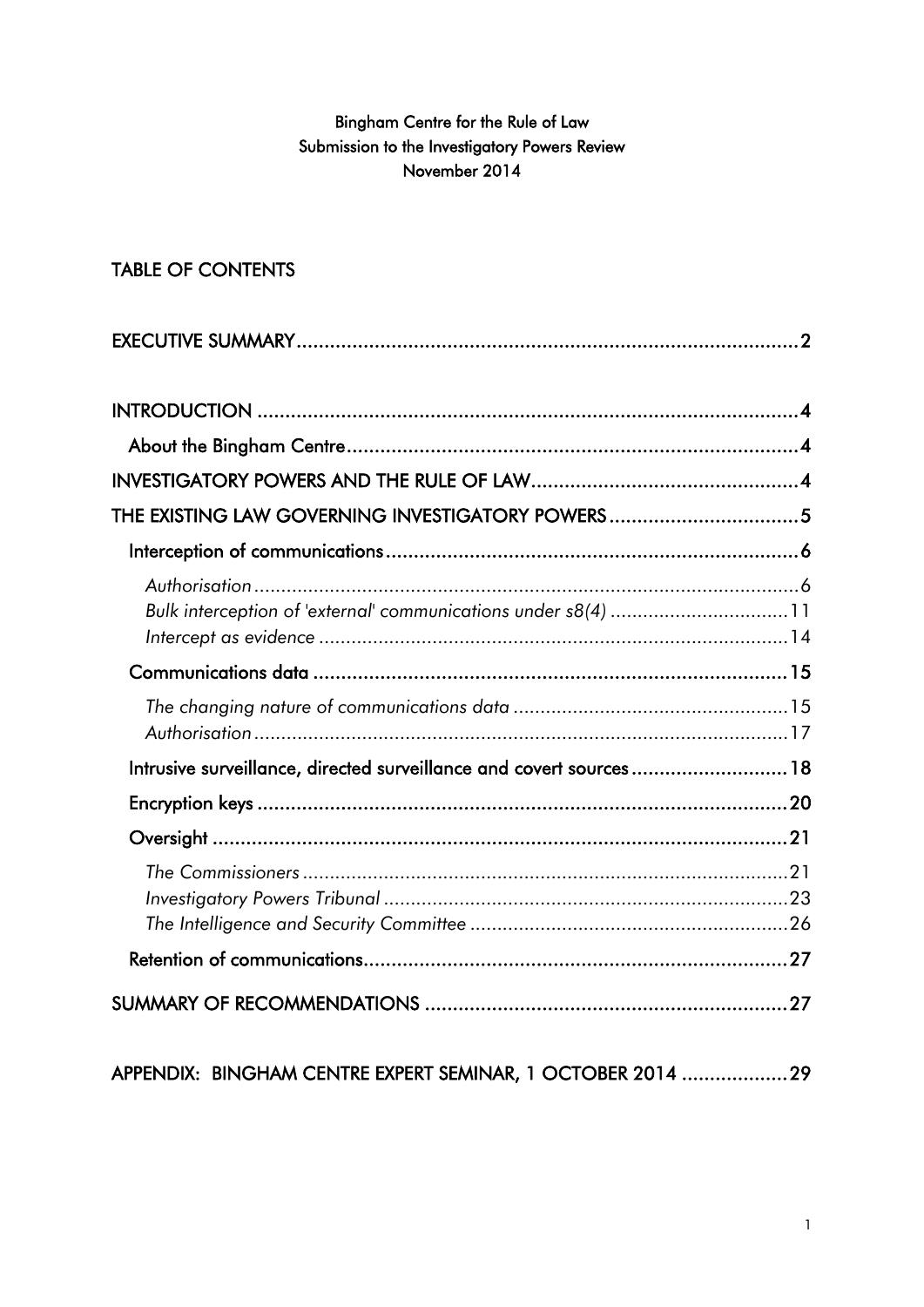#### EXECUTIVE SUMMARY

The Bingham Centre for the Rule of Law welcomes the review of investigatory powers by the Independent Reviewer of Terrorism Legislation under Section 7 of the Data Retention and Investigatory Powers Act 2014 (DRIPA). The Centre's written evidence has been authored by Dr Eric Metcalfe, a Fellow of the Bingham Centre. The response draws on contributions made by experts on investigatory powers during a seminar organised by the Centre on 1 October 2014.

The Bingham Centre acknowledges that the government has a particular responsibility to protect the public from serious crime, including acts of terrorism. It therefore also accepts that in narrowlydefined and exceptional circumstances the police and intelligence services will require the power to intercept private communications, access communications data and other intrusive surveillance. In such circumstances, the need for secrecy will necessarily involve some curtailment of both the right to a fair hearing and the right to an effective remedy of those affected by the surveillance. Nonetheless, the government does not enjoy an unlimited discretion to undertake surveillance. On the contrary, the highly exceptional nature of investigatory powers means that it is all the more important to ensure that the prevailing legal framework in respect of such powers complies with the rule of law. In particular, the law must be accessible and sufficiently certain, provide adequate protection for fundamental rights and comply with the United Kingdom's obligations under international law.

At present, the Bingham Centre has concerns about the extent to which the statutory framework governing investigatory powers falls short of these benchmarks. Accordingly, this response makes a number of recommendations that are all directed towards enhancing adherence to the rule of law and our common law constitution. It makes recommendations about the framework under the Regulation of Investigatory Powers Act 2000 (RIPA), specifically with respect to the interception of communications, the use of intercept evidence, communications data, intrusive surveillance, encryption keys, and oversight. It also makes recommendations with respect to data retention under DRIPA.

Our recommendations are:

- (i) A single, comprehensive statutory framework should govern the use of intrusive surveillance powers by public bodies. In particular, no public body should have the power to access communications data save by way of this framework.
- (ii) Judicial authorisation should be required before any public body intercepts communications, accesses communications data, uses intrusive surveillance (including a covert human intelligence source), issues an encryption notice or a retention notice. The authorising judge should also have the power to direct the appointment of a special advocate to represent the interests of the subjects of surveillance in appropriate cases.
- (iii) The existing power to intercept external communications under section 8(4) RIPA should be repealed. At the very least it should be severely curtailed. All warrants and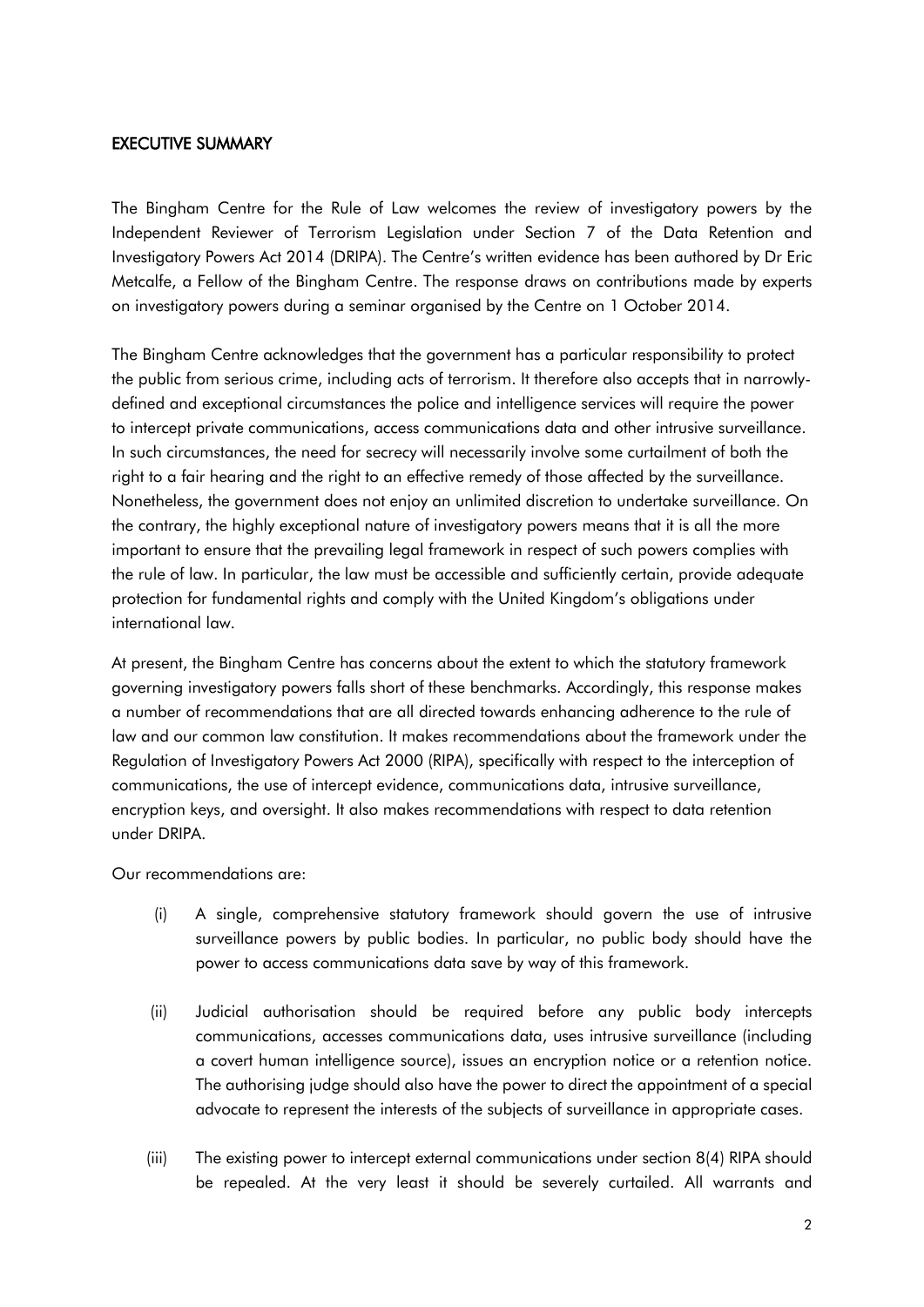authorisations must be founded on the reasonable suspicion of the authorities that a particular individual has been involved in serious criminal activity.

- (iv) The statutory definition of 'intrusive' surveillance should be tightened to include *any* covert surveillance that either involves or is likely to involve a significant interference with a person's privacy.
- (v) The ban on the use of intercept material as evidence in criminal and civil proceedings should be lifted.
- (vi) The number of public bodies able to access communications data should be curtailed.
- (vii) The oversight functions currently discharged by the Interception of Communications Commissioner, the Intelligence Services Commissioner and the Chief Surveillance Commissioner should be combined into a single statutory oversight body. This body's remit should include oversight of the use of all surveillance powers by public bodies.
- (viii) Any person who has been the subject of covert surveillance by a public body should be notified of that fact within a reasonable period following the conclusion of the surveillance, unless a judge is satisfied that that individual's right to an effective remedy is outweighed some specific investigative need that would otherwise be prejudiced by the disclosure.
- (ix) The Investigatory Powers Tribunal should be granted the power to appoint special advocates to represent the interests of excluded parties, as well as make a declaration of incompatibility under section 4 of the Human Rights Act. Its procedural rules should also be relaxed to allow much greater disclosure to complainants who have been the subject of surveillance, in order that they may bring an effective challenge. This should include sufficient disclosure to enable them to give effective instructions to the special advocate representing them in any proceedings from which they have been excluded. The unsuccessful party should also have the right of appeal to the Court of Appeal on a point of law.
- (x) The statutory requirement that candidates for the Intelligence and Security Committee must first be nominated by the Prime Minister in order to be eligible for election should be repealed, as should the power of the Prime Minister to prevent the Committee from publishing material that it considers to be in the public interest to disclose.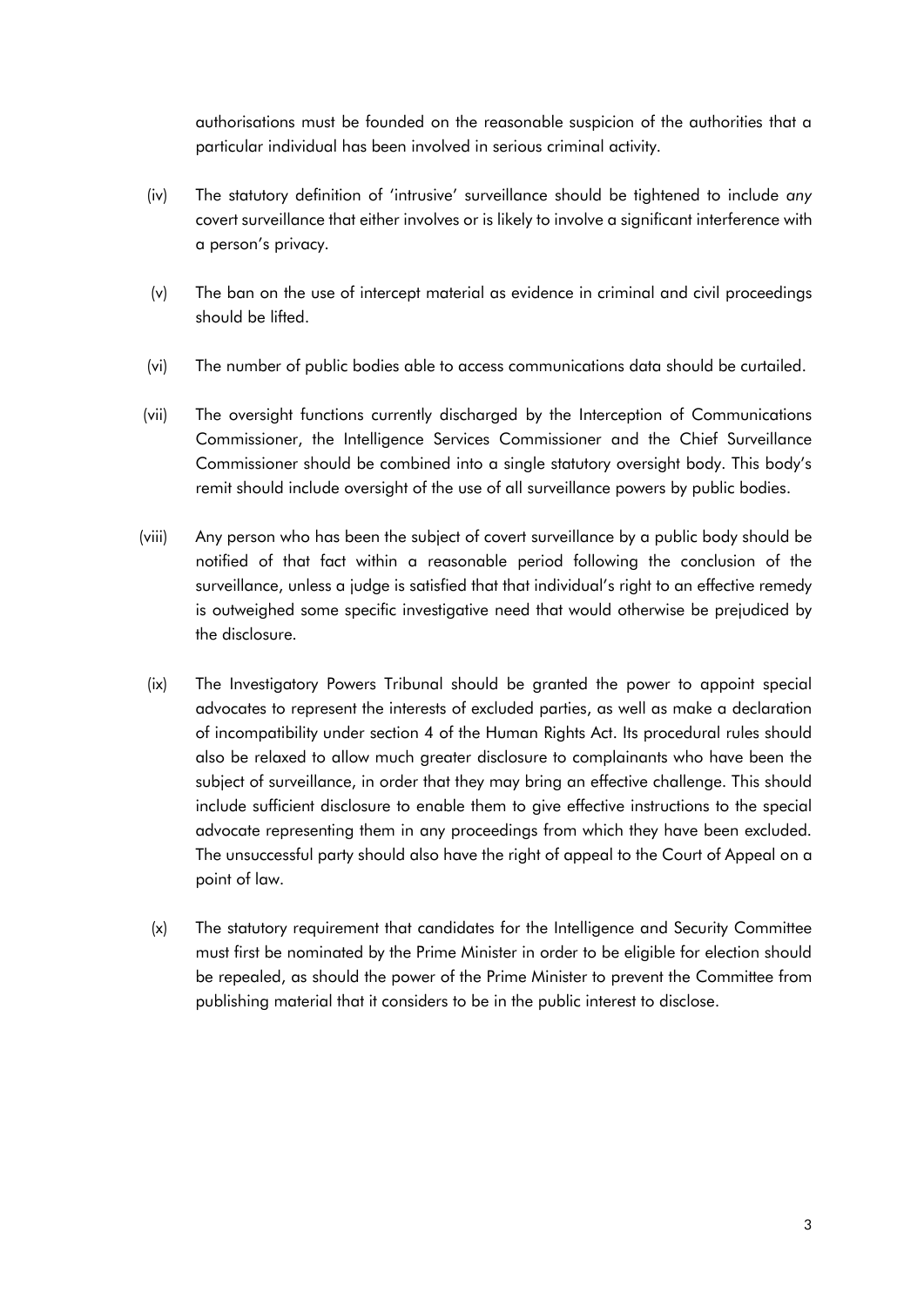# **INTRODUCTION**

1. The Bingham Centre for the Rule of Law welcomes the review of investigatory powers by the Independent Reviewer of Terrorism Legislation under section 7 of the Data Retention and Investigatory Powers Act 2014 (DRIPA). The Centre's response is authored by Dr Eric Metcalfe (Fellow of the Bingham Centre) but also draws upon contributions from experts in a seminar organised by the Centre on 1 October 2014 and has input from senior Bingham Centre staff. The 1 October seminar programme and list of attendees is attached as an appendix.

# About the Bingham Centre

- 2. The Bingham Centre for the Rule of Law was launched in December 2010 and is devoted to the study and promotion of the rule of law worldwide. Its focus is on understanding and promoting the rule of law; considering the challenges it faces; providing an intellectual framework within which it can operate; and fashioning the practical tools to support it. The Centre is named after Lord Bingham of Cornhill KG, the pre-eminent judge of his generation and a passionate advocate of the rule of law. It is part of the British Institute for International and Comparative Law, a registered charity based in London.
- 3. The Bingham Centre has a particular interest and expertise in the law governing investigatory powers. Indeed, Lord Bingham himself served as the Interception of Communications Commissioner from 1992 to 1993, although under the statutory framework that preceded the Regulation of Investigatory Powers Act 2000 (RIPA). Among the Bingham Centre's current projects is a review of the law governing the use of intercept material as evidence and on 19 September 2014 the First-Tier Tribunal (Information Rights) upheld the Centre's appeal under the Freedom of Information Act 2000 against the Home Office's refusal to disclose legal advice on this issue.<sup>1</sup> The Centre also held an expert seminar on the investigatory powers review on 1 October 2014 in the London offices of Macfarlanes LLP.

# INVESTIGATORY POWERS AND THE RULE OF LAW

1

- 4. As a starting point, the Bingham Centre acknowledges that the government has a particular responsibility to protect the public from serious crime, including acts of terrorism.<sup>2</sup> Although this submission does not address "current and future threats to the United Kingdom" (s7(2)(a)), it nonetheless proceeds on the assumption that the United Kingdom will continue to face grave threats to its national security and the safety of its public.
- 5. On the same basis, the Bingham Centre accepts that the police and intelligence services will in certain, narrowly-defined and exceptional circumstances - continue to require the power to intercept private communications, access communications data, together with other forms of intrusive surveillance such as the use of covert sources and the power to demand encryption

<sup>&</sup>lt;sup>1</sup> Bingham Centre for the Rule of Law v Information Commissioner [2014] UKFTT 2014/0097 (GRC).

<sup>2</sup> See e.g. the judgment of the European Court of Human Rights in *Öneryildiz v Turkey* (2005) 41 EHRR 20 in which the Grand Chamber held that the right to life under Article 2 ECHR requires governments to "put in place a legislative and administrative framework designed to provide effective deterrence against threats to the right to life" (para 89).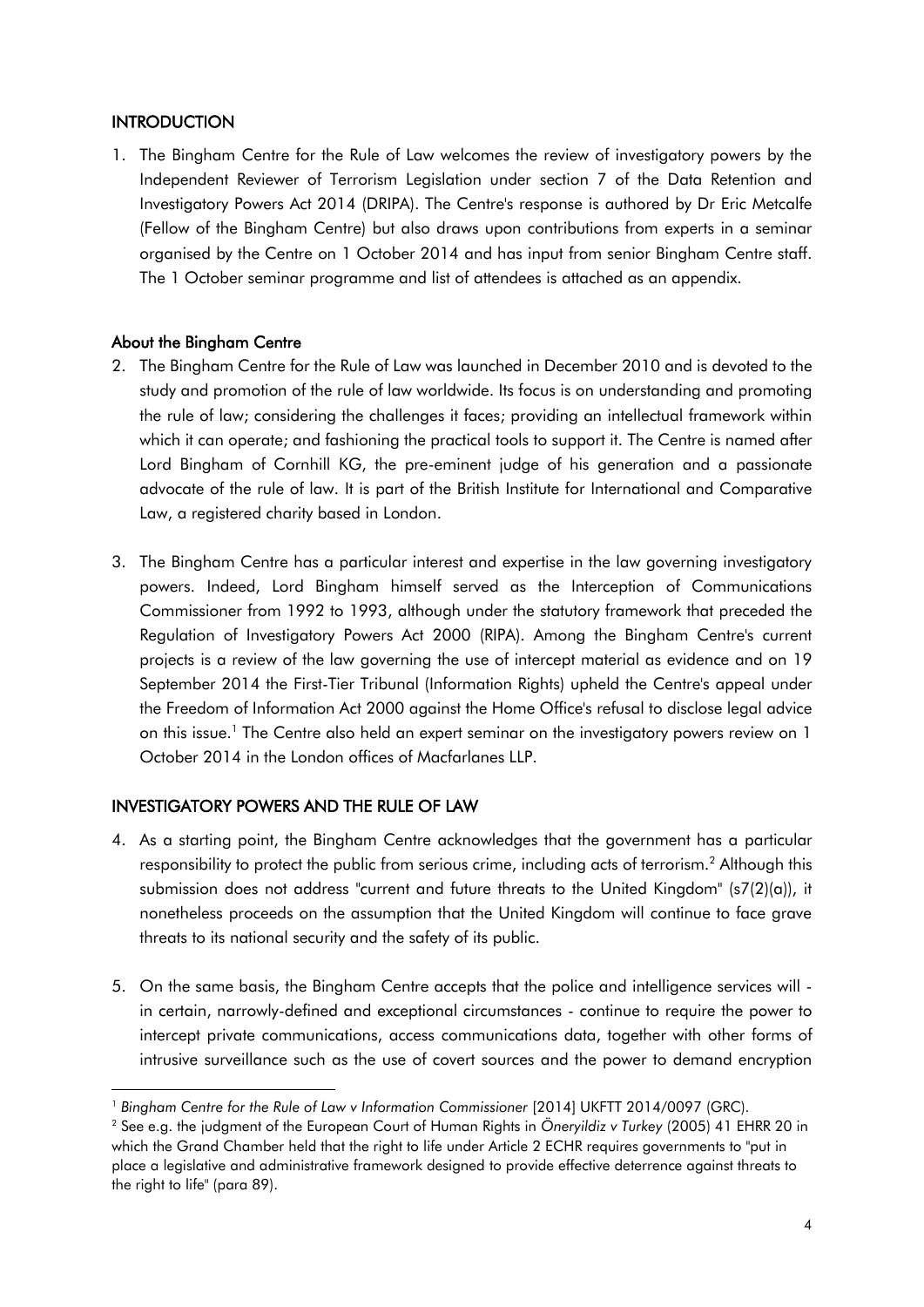keys. As the European Court of Human Rights held in *Klass v Germany,* "the existence of some legislation granting powers of secret surveillance over the mail, post and telecommunications is, under exceptional conditions, necessary in a democratic society in the interests of national security and/or for the prevention of disorder or crime."<sup>3</sup>

6. The Bingham Centre also recognises that the very effectiveness of covert surveillance depends upon it remaining secret while it is being carried out, and that this secrecy necessarily involves some curtailment of both the right to a fair hearing and the right to an effective remedy of those affected by the surveillance.<sup>4</sup> The necessity of this interference, however, does not mean that the government enjoys an "unlimited discretion" to undertake surveillance. <sup>5</sup> On the contrary, the highly exceptional nature of such powers means that it is all the more important to ensure that the legal framework for investigatory powers complies with the rule of law, including in particular that it must be accessible and sufficiently certain, provide adequate protection for fundamental rights and comply with the United Kingdom's obligations under international law.<sup>6</sup> In our view, these are the benchmarks against which the adequacy of the existing law should be assessed.

# THE EXISTING LAW GOVERNING INVESTIGATORY POWERS

- 7. Although s7(1) DRIPA requires the Home Secretary to appoint the Independent Reviewer "to review the operation and regulation of investigatory powers", the term "investigatory powers" is itself nowhere defined, either in DRIPA, RIPA or elsewhere. On its face, it is an extremely broad term, suggesting any statutory power that may be used by a public body for the purposes of investigation. While in practice it is generally understood as synonymous with "surveillance powers", this only begs the question of how "surveillance" is defined. Even taking a narrow definition of "surveillance", e.g. the *covert* use of statutory powers to collect *private* information about an individual, it is apparent that this would include a great many statutory powers outside either RIPA or DRIPA. For instance:
	- (a) Section 94(1) of the Telecommunications Act 1984 allows the Secretary of State to give directions to telecommunications service providers "in the interests of national security or relations with the government of a country or territory outside the United Kingdom";

**<sup>.</sup>** <sup>3</sup> *Klass v Germany* (1980) 2 EHRR 214 at para 48.

<sup>4</sup> See e.g. *Klass* at para 55: "the very nature and logic of secret surveillance dictate that not only the surveillance itself but also the accompanying review should be effected without the individual's knowledge." See also Lord Neuberger's reference in *In re McE* [2009] UKHL 15 to certain "inherent paradoxical problems" involved in surveillance, one of which is that the authorities "cannot warn the parties in advance that interception or listening in will or will not occur, as to do so would defeat the whole point of the exercise" (para 111).

<sup>5</sup> C.f. *Klass* at para 49: the latitude afforded to domestic legislatures "does not mean that the Contracting States enjoy an unlimited discretion to subject persons within their jurisdiction to secret surveillance. The Court, being aware of the danger such a law poses of undermining or even destroying democracy on the ground of defending it, affirms that the Contracting States may not, in the name of the struggle against espionage and terrorism, adopt whatever measures they deem appropriate".

<sup>6</sup> See e.g. Tom Bingham, *The Rule of Law* (Penguin, 2010), Part 2, pp37-129.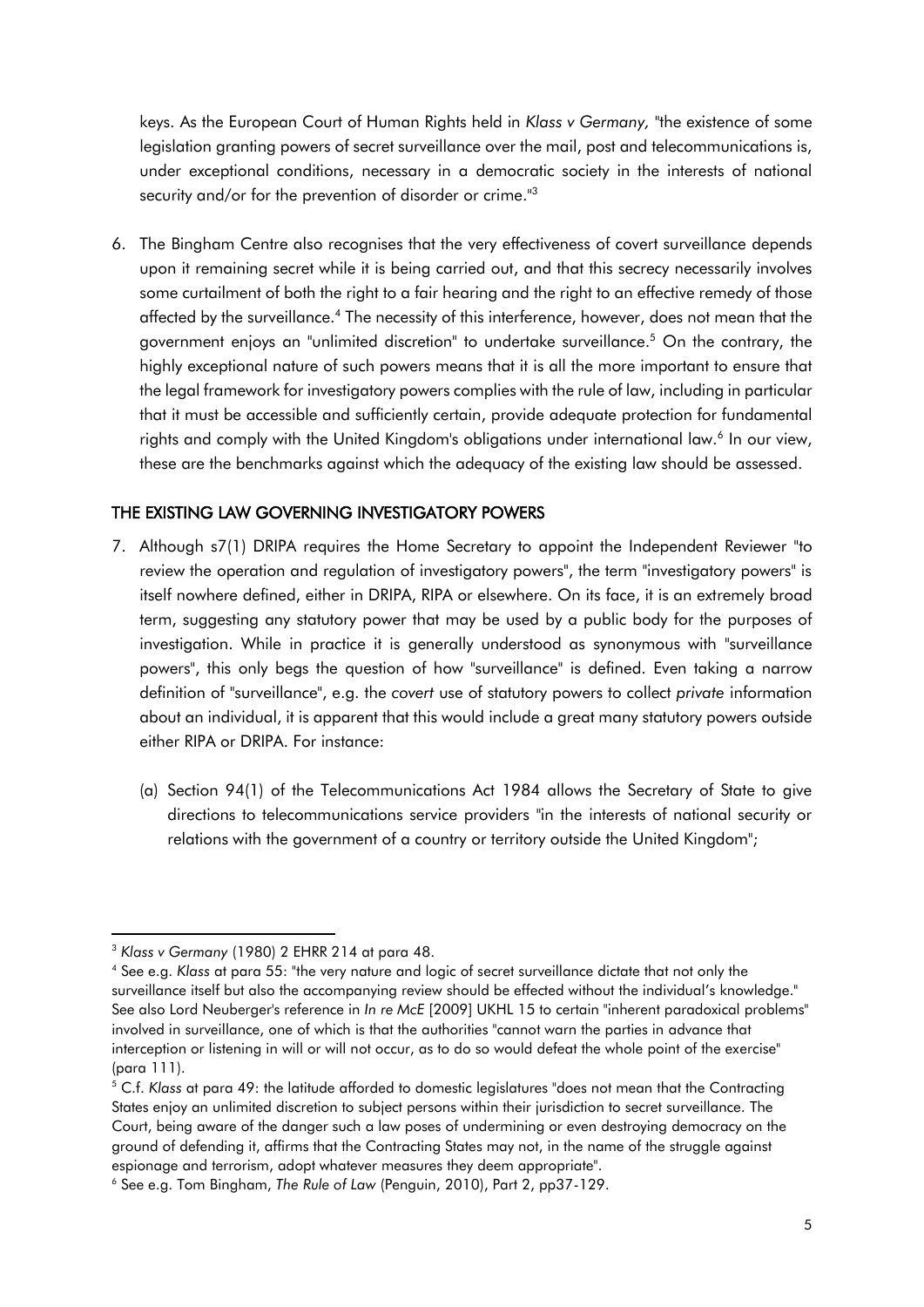- (b) Part III of the Police Act 1997 provides a framework for authorising interference by police with private property, including the use of surveillance devices;
- (c) A number of statutes grant public bodies power to access communications data in certain circumstances, including the Police and Criminal Evidence Act 1984, the Social Security Fraud Act 2001, the Charities Act 1993, the Criminal Justice Act 1987, the Environmental Protection Act 1990, the Financial Services and Markets Act 2000 and the Health and Safety at Work Act 1974; 7
- (d) Section 1(5)(c) RIPA similarly provides for the power of public bodies to intercept stored communications without a warrant by way of "*any statutory power* that is exercised ... for the purpose of obtaining information or of taking possession of any document or other property";
- (e) Although the Data Retention (EC Directive) Regulations 2009 (SI 2009/859) have now been superseded by Part 1 of DRIPA, the power of the Secretary of State to provide codes of practice for the retention of communications data continues to be set out in Part 11 of the Anti-Terrorism Crime and Security Act 2001.
- 8. For practical reasons, this submission has focused primarily on those powers contained in RIPA and DRIPA. In our view, however, it is clear that there is a broader need for a coherent and, ideally, comprehensive statutory framework governing the use of covert surveillance powers in general.<sup>8</sup>

# Interception of communications

#### *Authorisation*

**.** 

9. The Bingham Centre does not doubt the diligence and conscientiousness of the Secretaries of State in issuing interception warrants nor does it have cause to dispute the candour and integrity

 $7$  Section 1(6) DRIPA now provides that a public telecommunications operator who retains relevant data under Part 1 of DRIPA must not disclose it except in accordance with an authorisation under Chapter 2 of Part 1 of RIPA, "a court order or other judicial authorisation or warrant" or as provided by regulations made under s1(3) DRIPA.

<sup>&</sup>lt;sup>8</sup> See e.g. the Report of the Newton Committee of Privy Counsellors on the Anti-Terrorism Crime and Security Act 2001 (HC100, December 2003) at para 406: "we recognise that the need to retain communications data for terrorism and other serious crimes creates the potential for other use or abuse of that data. The protection provided by the Regulation of Investigatory Powers Act is a step in the right direction where it applies, but a coherent legislative framework governing both retention of, and access to, communications data seems to be the only way of providing a comprehensive solution to this issue"; and Lord MacDonald QC, *Review of Counter-Terrorism and Security Powers* (Cm 8003, January 2011) at p7: "although RIPA is the principle legal framework under which communications data may be acquired, there is a wealth of other statutes under which local authorities may also acquire such data. The Review has found that these were mostly not designed with the acquisition of communications data in mind, so that they contain significantly fewer safeguards. This is a very unsatisfactory situation and it needs to be addressed with real urgency if public confidence is to be maintained".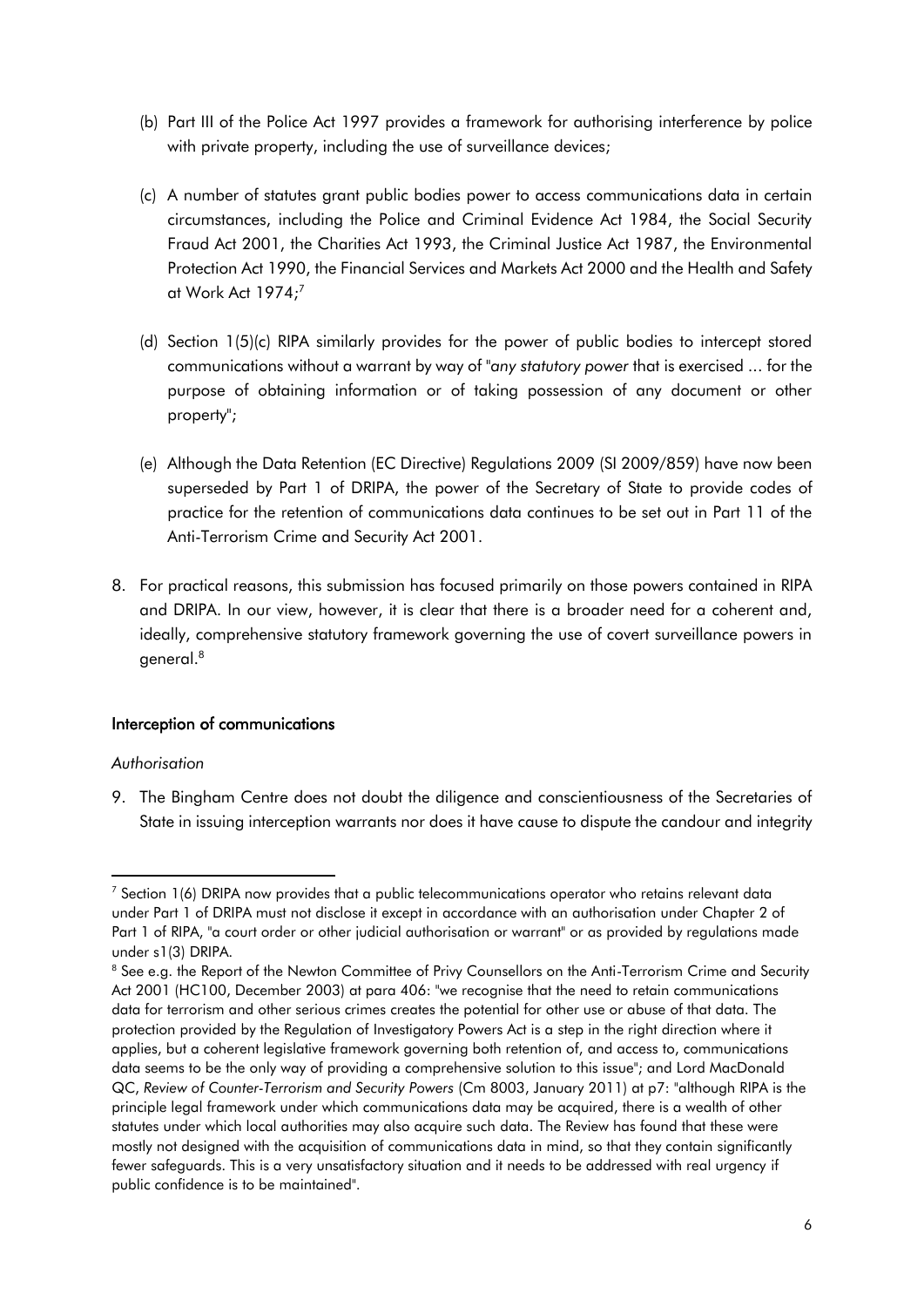and of those applying for such warrants.<sup>9</sup> We nonetheless consider that it is constitutionally inappropriate for the Secretary of State to have the final say in issuing interception warrants. In their evidence before the Intelligence and Security Committee, the Home Secretary and the Foreign Secretary both stressed the need for democratic accountability in issuing interception warrants, so that government ministers remained answerable for the warrants they issued and could be removed by way of the ballot box if necessary.<sup>10</sup> Yet it is very difficult to see how this could ever be the case. For a start, s17 RIPA prohibits any evidence being adduced in any court or tribunal that would even "tend ... to suggest" that an interception warrant has been made.<sup>11</sup> Secondly, s19 RIPA provides that it is a criminal offence for any person "holding office under the Crown", any member of staff of an intercepting agency or communications service provider, among others, to disclose the existence of an interception warrant unless authorised to do so for certain limited purposes, none of which appear to entail disclosure to Parliament or the public at large.<sup>12</sup>

10. Indeed, in the nearly thirty years since the power to intercept communications has been put on a statutory footing, we are not aware of a single instance in which it was revealed that a government minister signed a particular interception warrant, still less that any minister has ever appeared before Parliament or any court or tribunal or inquiry to account for having done so. In our view, this is because the same secrecy that rightly attaches to the interception of communications by police and intelligence services also prevents meaningful democratic accountability for the Secretary of State's decision to authorise such interception in particular cases.

<sup>9</sup> Having said that, we note that concerns have been raised at times; see the remarks of Lord Neuberger in *R(Binyam Mohamed) v Secretary of State for the Foreign and Commonwealth Affairs* [2010] EWCA Civ 65 at para 168, concerning the preparation of public interest immunity certificates: "as the evidence showed, some Security Services officials appear to have a dubious record relating to actual involvement, and frankness about any such involvement, with the mistreatment of Mr Mohamed when he was held at the behest of US officials. I have in mind in particular witness B, but the evidence in this case suggests that it is likely that there were others. The good faith of the Foreign Secretary is not in question, but he prepared the certificates partly, possibly largely, on the basis of information and advice provided by Security Services personnel. Regrettably, but inevitably, this must raise the question whether any statement in the certificates on an issue concerning the mistreatment of Mr Mohamed can be relied on, especially when the issue is whether contemporaneous communications to the Security Services about such mistreatment should be revealed publicly. Not only is there some reason for distrusting such a statement, given that it is based on Security Services' advice and information, because of previous, albeit general, assurances in 2005, but also the Security Services have an interest in the suppression of such information."

<sup>10</sup> "Theresa May's evidence to the intelligence and security committee", by Andrew Sparrow, *The Guardian,* 16 October 2014; "Ministers should assess UK surveillance warrants, says Philip Hammond" by Julian Borger, *The Guardian*, 23 October 2014: "'Perhaps it is a feature of the times that we live in, but I'm sure I can speak for all my colleagues who sign warrants that we all have, in the back of our minds, that at some point in the future we will – not might be, but will – be appearing before some inquiry or tribunal or court to account for the decisions we've made', Hammond said."

<sup>&</sup>lt;sup>11</sup> Section 18 RIPA provides for certain exceptions to this, yet it is notable that almost all of these relate to courts and tribunals with the power to hold closed proceedings and which are generally under a duty to prevent the disclosure of information contrary to the public interest.

 $12$  Although s19(9) grants the Interception of Communications Commissioner the power to authorise disclosure, he reports in the first instance to the Prime Minister (s58(4)) who in turn may exclude material contained in the Commissioner's report from being laid before Parliament if he considers that it would be contrary to the public interest for reasons of national security, et al.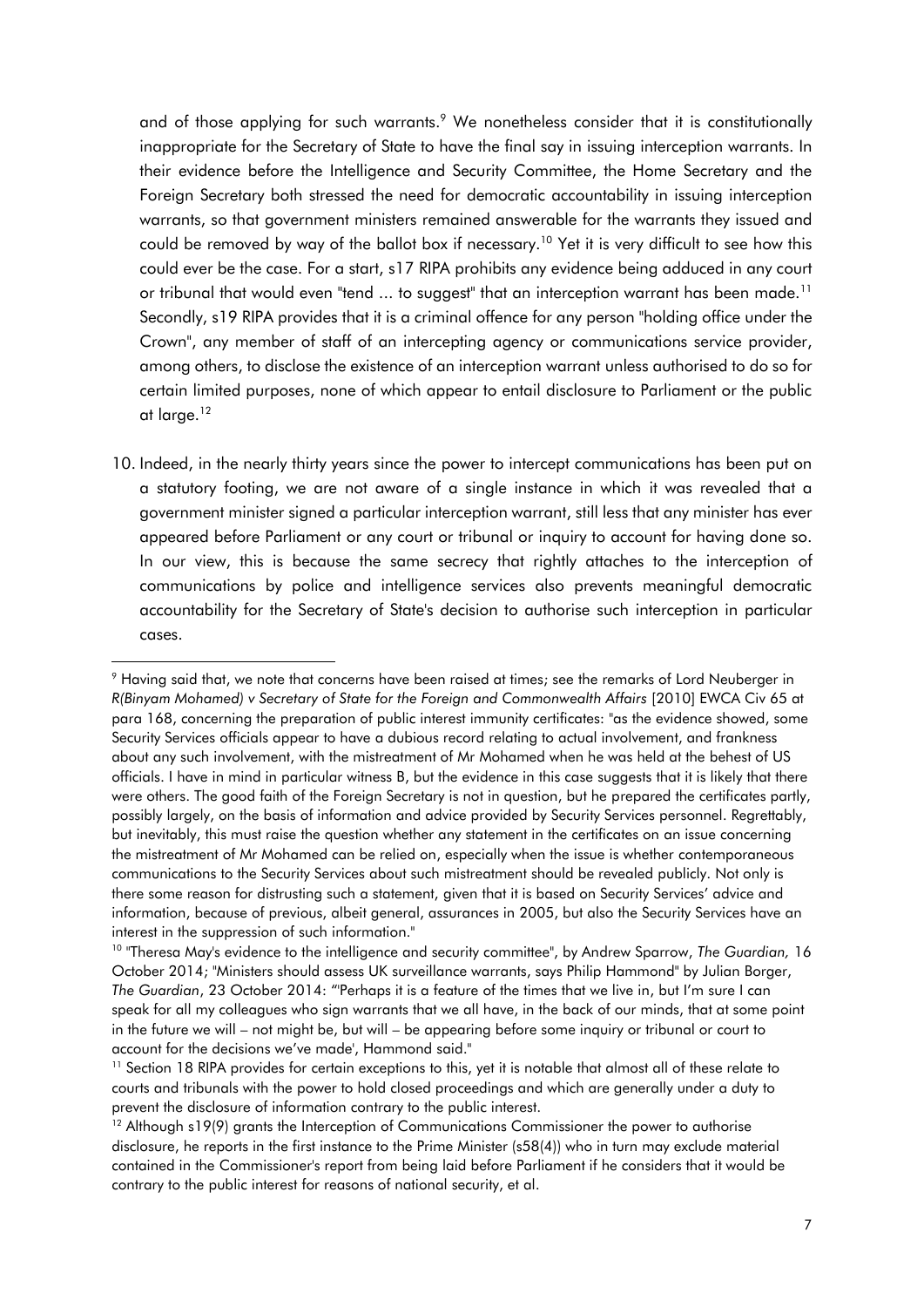- 11. Moreover, it is generally the case that the Secretary of State who considers an application for a warrant from an intercepting agency is the same person who is accountable to Parliament for its performance, e.g. the Foreign Secretary in the case of MI6 and GCHQ; the Home Secretary in the case of the National Crime Agency, MI5 and the Metropolitan Police; and so forth.<sup>13</sup> There is, therefore, an inevitable risk that, when considering whether to grant an interception warrant, the Secretary of State may give undue weight to broader political considerations at the expense of the fundamental rights of those affected by the surveillance. This risk is especially serious in cases involving the threat of terrorism, and where the rights in question are those of unpopular minorities.<sup>14</sup> In a 2009 case involving directed surveillance of privileged conversations between lawyers and persons in custody, for instance, Lord Neuberger expressed concern at the possibility "that the Government has been knowingly sanctioning illegal surveillance for more than a year".<sup>15</sup> Despite this adverse comment, however, there is no indication that the government faced any public outcry or parliamentary censure as a result of this failing.
- 12. Even where democratic accountability of surveillance decisions *is* possible (i.e. because authorisations for directed surveillance, unlike interception warrants, may sometimes be disclosed), as the case of *In re McE* shows, the rights of unpopular minorities may be vulnerable where the decision to authorise surveillance is left to the executive. As the ECtHR held in *Klass*: 16

*The rule of law implies, inter alia, that an interference by the executive authorities with an individual's rights should be subject to an effective control which should normally be assured by the judiciary, at least in the last resort, judicial control offering the best guarantees of independence, impartiality and a proper procedure.* 

<sup>&</sup>lt;sup>13</sup> Save in the case of Scottish warrants for serious crime, s7 RIPA refers only to the power of the Secretary of State to issue warrants and therefore it is exercisable by any of the Secretaries of State: see Schedule 1 of the Interpretation Act 1978. The practice, however, is as outlined above.

<sup>14</sup> See e.g. the judgment of Lord Dyson in *Walumba Lumba v Secretary of State for the Home Department*  [2011] UKSC 12 concerning a secret policy operated by the Home Office between 2006 and 2008 concerning the blanket detention of foreign prisoners: "It is material that there is no suggestion that officials acted for ulterior motives or out of malice towards the appellants. Nevertheless, there was a deliberate decision taken at the highest level to conceal the policy that was being applied and to apply a policy which, to put it at its lowest, the Secretary of State and her senior officials knew was vulnerable to legal challenge. For political reasons, it was convenient to take a risk as to the lawfulness of the policy that was being applied and blame the courts if the policy was declared to be unlawful" (para 166).

<sup>&</sup>lt;sup>15</sup> In re McE [2009] UKHL 15 at para 119. At the time of writing, we note also the revelations regarding surveillance of privileged lawyer-client conversations: see *Belhadj & others v Security Service & others*, Case IPT/13/132-9/H, 'Respondents' revised response to claimants' request for further information' 29 October 2014. Documents available in O Bowcott, 'UK intelligence officers spying on lawyers in sensitive security cases', 7 Nov 2014 [http://www.theguardian.com/world/2014/nov/06/intelligence-agencies-lawyer-client](http://www.theguardian.com/world/2014/nov/06/intelligence-agencies-lawyer-client-abdel-hakim-belhaj-mi5-mi6-gchq)[abdel-hakim-belhaj-mi5-mi6-gchq.](http://www.theguardian.com/world/2014/nov/06/intelligence-agencies-lawyer-client-abdel-hakim-belhaj-mi5-mi6-gchq)

<sup>&</sup>lt;sup>16</sup> Para 55. See also e.g. para 56: "in a field where abuse is potentially so easy in individual cases and could have such harmful consequences for democratic society as a whole, it is in principle desirable to entrust supervisory control to a judge". The requirement for judicial authorisation is even more explicit in cases involving the seizure of journalistic material under Article 10 ECHR: see e.g. *Sanoma Uitgebers BV and others v Netherlands* (2010) 51 EHRR 31.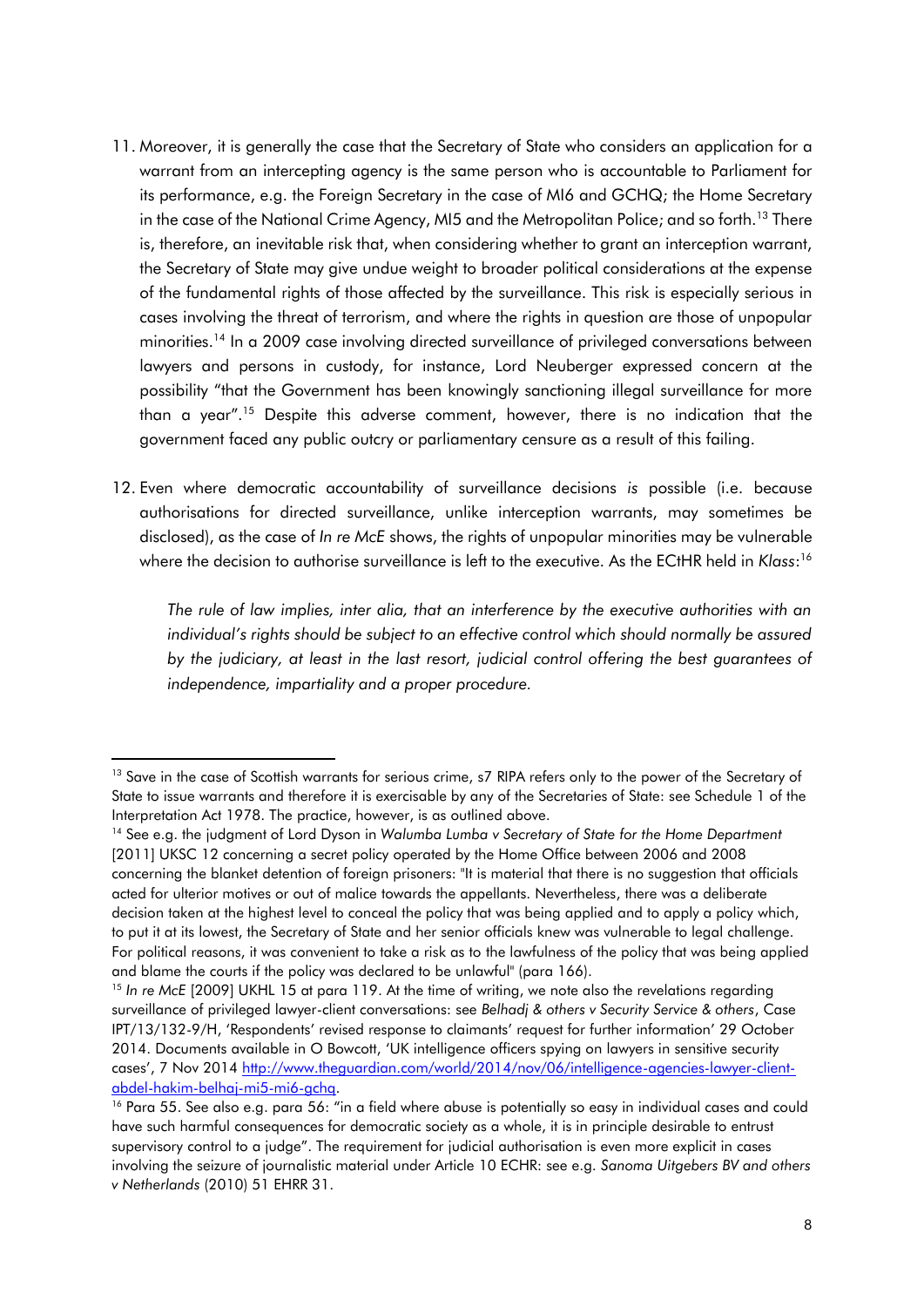- 13. The Court in *Klass* did not exclude the possibility that effective control could also be exercised by a non-judicial body, so long as it could be shown that it was "independent of the authorities carrying out the surveillance" - i.e. "enjoying sufficient independence to give an objective ruling" - as well as "vested with sufficient powers and competence to exercise an effective and continuous control".<sup>17</sup> In our view, however, it cannot be said that the Secretaries of State are sufficiently independent of the agencies that apply to them for interception warrants; this is because they are accountable to Parliament for the performance of those same agencies.<sup>18</sup> It is *this* aspect of democratic accountability which, in our view, makes government ministers constitutionally ill-suited to grant interception warrants. It is, of course, true that in *Kennedy v United Kingdom,* the Strasbourg Court considered that the Interception of Communications Commissioner and the Investigatory Powers Tribunal provided sufficient judicial control of interception warrants issued by the Secretary of State.<sup>19</sup> For reasons set out in detail below.<sup>20</sup> however, we consider that neither body can properly be said to "exercise an effective and continuous control" over interceptions, and that the ECtHR in *Kennedy* therefore misapprehended the true position under RIPA.
- 14. Other arguments against judicial authorisation of interception include that it would undermine operational effectiveness,<sup>21</sup> that it would be more resource-intensive than the current model; that it would prevent or inhibit continuing or "downstream" oversight of how interception material is retained and shared. However, these arguments tend to overlook how RIPA *already* provides for judicial authorisation of certain surveillance powers:
	- (a) authorisations for police to use intrusive surveillance under Part II must first be approved under s36 RIPA by a Surveillance Commissioner (a person who holds or has held high judicial office under s91(2) of the Police Act 1997);

**<sup>.</sup>** <sup>17</sup> Ibid, para 56.

<sup>&</sup>lt;sup>18</sup> See e.g. *Kopps v Switzerland* [1999] 27 EHRR 91 at para 74: "It is, to say the least, astonishing that [the] task [of authorising interceptions] should be assigned to an official of the Post Office's legal department, who is a member of the executive, without supervision by an independent judge, especially in this sensitive area of the confidential relations between a lawyer and his clients, which directly concern the rights of the defence". <sup>19</sup> (2011) 52 EHRR 4 at paras 166-167.

<sup>20</sup> Paras 40-53.

 $21$  See e.g. the evidence of the then-Interception of Communications Commissioner Sir Swinton Thomas to the Joint Committee on Human Rights: "From a practical point of view, which I suppose is what I am more concerned with, I think it is a very bad idea to put [interception decisions] in the hands of a judge. As things are at the moment, if you know that a bomb has been taken on a train in Leeds and is on its way to King's Cross and you need information, in a matter of minutes you can get a warrant to intercept the communications of that suspected terrorist. Likewise with a serious crime, if a very large consignment of class A drugs has arrived at Dover and is on its way up to Manchester, the Secretary of State is always on duty, 24 hours a day. It is very often absolutely vital that you act with as much speed as you possibly can. That is what currently happens. You can get a warrant or a modification, which is equally important, straight away. Going to a judge would not permit that degree of elasticity. If it is done by a judge, the other side must have the right to be heard and you will not be able to acquire a judicial hearing at the sort of speed that papers can be put in front of the Secretary of State" (12 March 2007, Q26). However, as the then-Director of Public Prosecutions Sir Ken Macdonald QC explained in the same evidence session, there is no reason why judicial authorisation for interception should not be done on an *ex parte* basis (see Q27) and, as Lord Lloyd of Berwick pointed out, there would be no difficulty in getting judicial authorisation "almost as quickly" as with the Secretary of State (Q28).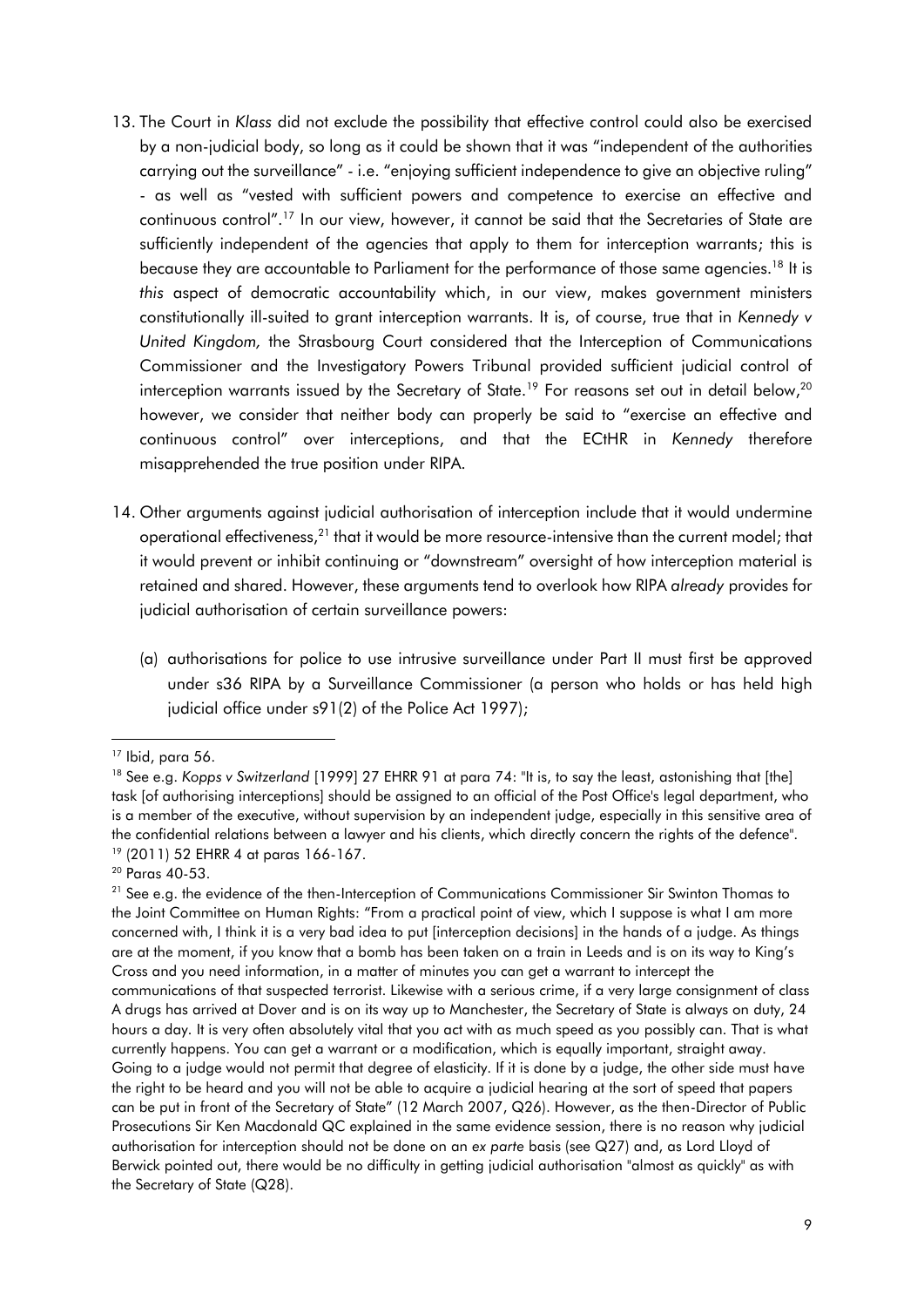- (b) authorisations for local authorities to access to communications data, use directed surveillance, or covert human intelligence sources must first be approved by a magistrate under ss23A-D RIPA (as amended by ss37-38 of the Protection of Freedoms Act 2012); and
- (c) permission to make an encryption notice under Part III must be given by a Circuit judge under paragraph 1(1) of Schedule 2 RIPA.<sup>22</sup>
- 15. Of these, we consider that the work of the Surveillance Commissioners in approving the use of intrusive surveillance by police provides a useful model for judicial authorisation of interception warrants under RIPA for the following reasons:
	- (i) it is well-known that intrusive surveillance may enable police to access the contents of private communications almost as readily as interception (e.g. recording a telephone conversation by way of a covert listening device or viewing a computer screen by way of a hidden camera);<sup>23</sup>
	- (ii) the Surveillance Commissioners are already obliged to consider the likelihood that the use of intrusive surveillance may result in the acquisition of legally privileged material (as well as the likelihood of obtaining "confidential information" under the Police Act 1997, including not only privileged material but also confidential journalistic material, personal information, or communications with an MP on constituency matters);<sup>24</sup>
	- (iii) s36(2) RIPA provides for police to use intrusive surveillance without judicial approval in cases of urgency, subject to subsequent review by a Surveillance Commissioner who has the power to quash or cancel such authorisations under s37(2) or (3). (We note, moreover, that this is consistent with the procedures in most countries which require judicial authorisation for interception, in that they allow for emergency self-authorisation by police subject to judicial confirmation within 24 or 48 hours);<sup>25</sup>
	- (iv) in addition to approving the use of intrusive surveillance by police, the Surveillance Commissioners also provide "downstream" oversight by way of their role in reviewing the renewal of authorisations as well as by way of the annual report of the Chief

**<sup>.</sup>** <sup>22</sup> Save where the police or intelligence services have obtained the encrypted material by way of a warrant made by the Secretary of State: see paragraph 2 of Schedule 2 RIPA.

<sup>23</sup> See e.g. *R v Allsop and others* [2005] EWCA Crim 703; *R v E* [2004] EWCA Crim 1243; *R v Smart and another* [2002] EWCA Crim 772.

 $24$  In her evidence to the Intelligence and Security Committee in October 2014, the Home Secretary suggested that a key difference between judicial authorisation of search warrants and that of interception warrants was that a search takes place in public whereas surveillance involves a different kind of intrusion. In our view, however, the different nature of the intrusion only makes judicial authorisation *more* necessary. More to the point, intrusive surveillance by the police under Part II RIPA also involves considerable secrecy, yet it is not suggested that judicial authorisation in these cases is somehow less appropriate.

<sup>&</sup>lt;sup>25</sup> See e.g. 18 US Code § 2518(7), enabling interception without a judge's order where there is immediate danger of death or serious physical injury, or "conspiratorial activities" which either threaten national security or are characteristic of organized crime, so long as an application is made to a judge within 48 hours.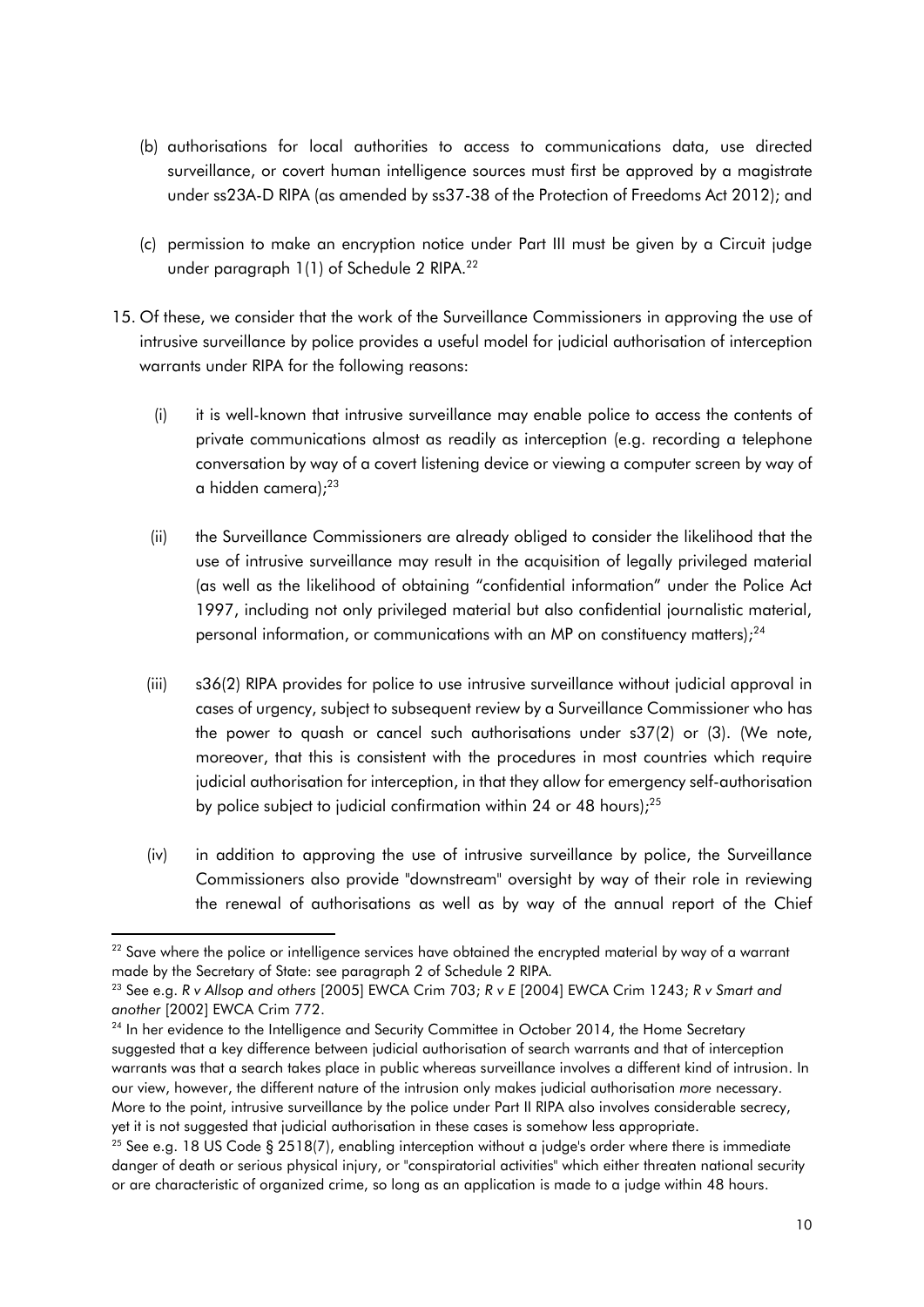Commissioner under s62 RIPA. Again, this is consistent with the procedure of other jurisdictions which require judicial authorisation;<sup>26</sup>

- (v) the Surveillance Commissioners have each held high judicial office, which means that they are each former Court of Appeal or High Court judges or their Scottish equivalent.
- 16. We do not suggest that it is the Surveillance Commissioners themselves who should necessarily assume responsibility for making interception warrants: in our view, the same function could in principle also be carried out by any High Court judge (see e.g. their expertise in cases involving terrorist asset-freezing, TPIMs and deportation on grounds of national security) or even the specialist district court judges who preside over cases involving extradition or terrorism. If judicial supervision is possible in these areas involving highly sensitive matters of national security and close scrutiny of the activities of the intelligence services, then it should also be possible in the case of interception of communications. In any event, the role of the Surveillance Commissioners shows not only how judicial authorisation of surveillance powers *may* work in practice, but also that it *has* worked for nearly fifteen years under Part II of RIPA.<sup>27</sup>
- 17. For the avoidance of doubt, we do not recommend that the judge's task be confined to deciding whether or not to *approve* an authorisation – rather, the relevant agency should apply for an interception warrant in the same manner as a search warrant, i.e. it is for the judge himself or herself to decide whether the surveillance sought is necessary and proportionate, rather than simply reviewing whether the applicant's assessment of necessity and proportionality was reasonable. We also recommend that the judge should have the power to direct the appointment of a special advocate in appropriate cases (e.g. where the application is particularly complex) in order to test the application in a closed hearing, just as a judge may currently do in cases involving public interest immunity<sup>28</sup> and is routinely the case in applications for surveillance in Queensland, Australia. 29

# *Bulk interception of 'external' communications under s8(4)*

18. At the time of writing, the legality of warrants for the bulk interception of external communications under s8(4) RIPA is the subject of several legal challenges, before both the

<sup>&</sup>lt;sup>26</sup> See e.g. 18 US Code § 2518(6), under which an interception order "may require reports to be made to the judge who issued the order showing what progress has been made toward achievement of the authorized objective and the need for continued interception".

<sup>&</sup>lt;sup>27</sup> Moreover, if it is correct that the Home Secretary spends a "significant part of her day dealing with intercept and surveillance warrants",(see "Theresa May defends culture of secrecy over mass snooping" by Alan Travis, The Guardian, 16 October 2014) then it is apparent that an additional benefit of judicial authorisation is that it would enable each of the relevant Secretaries of State to devote more time to those duties to which they are constitutionally better-suited to discharge.

<sup>28</sup> See *R v H* [2004] UKHL 3 at para 36.

 $^{29}$  See the role of the Public Interest Monitor under s326(b) of the Crime and Misconduct Act 2001 (Qld) as set out in JUSTICE, *Secret Evidence* (June 2009) at paras 333-337.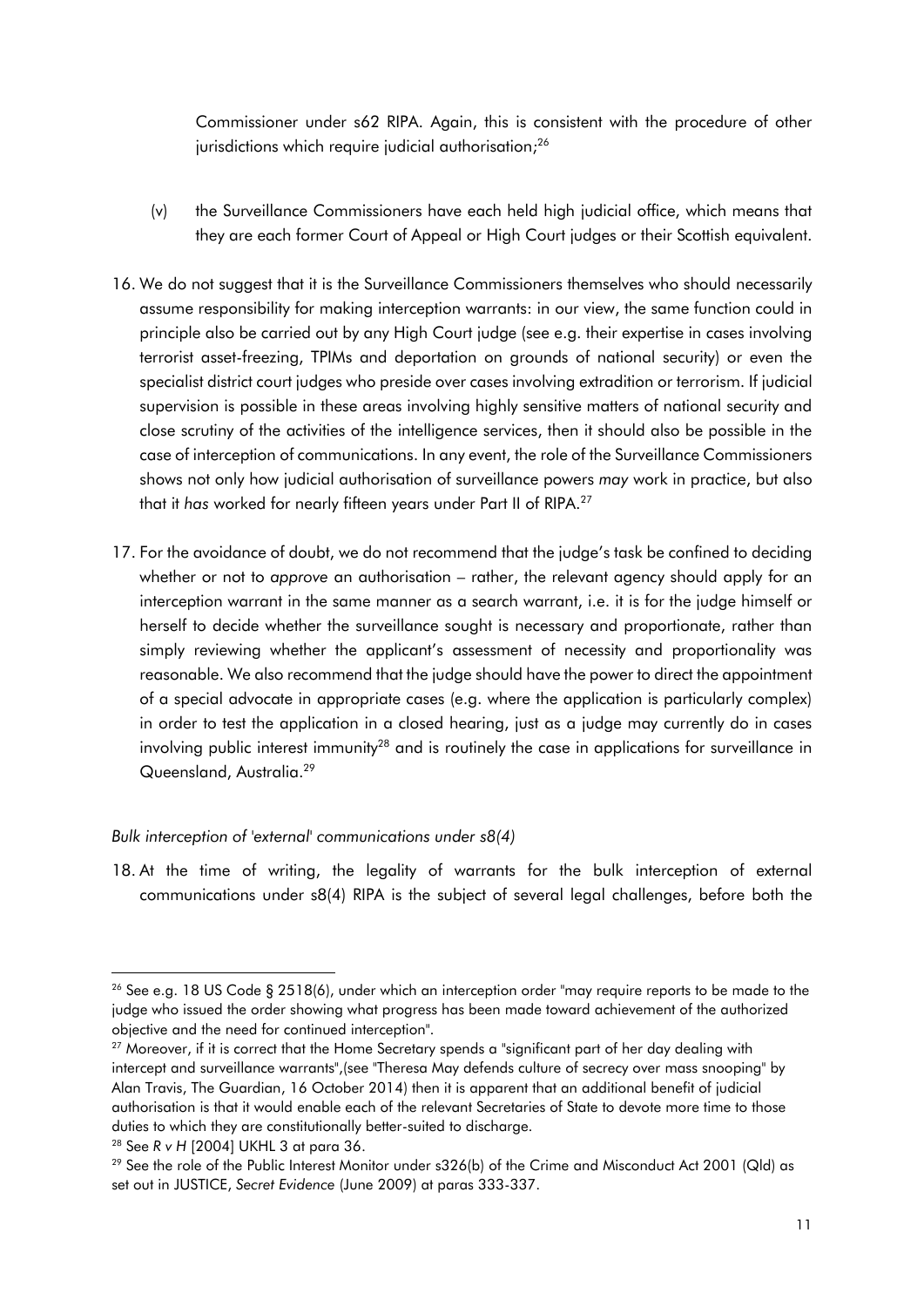Investigatory Powers Tribunal<sup>30</sup> and the European Court of Human Rights.<sup>31</sup> In outline, the key issues are as follows:

- (a) unlike a warrant issued under  $s8(1)$ , there is no requirement for a warrant under  $s8(4)$ to be targeted at the communications of either a particular person or a specific premises. As the Investigatory Powers Tribunal noted in *British Irish Rights Watch and others v Security Service and others*, a warrant under s8(4) may in principle result in "the interception of all communications between the United Kingdom and an identified city or country".<sup>32</sup> The only constraint is what the Secretary of State considers to be necessary in the interests of national security, the detection or prevention of serious crime, safeguarding the economic well-being of the United Kingdom,<sup>33</sup> or for the purposes of giving effect to an international mutual legal assistance agreement (s5(3) RIPA);
- (b) although a warrant under s8(4) only authorises the interception of "external" communications (defined by s20 as those either sent or received outside the British Islands), s5(6) RIPA further authorises the interception of any such communications not identified by the warrant as is necessary in order to intercept the external communications in question. As Lord Bassam told Parliament in 2000, "it is just not possible to ensure that only external communications are intercepted" and "there is no way of filtering ... out [internal] communications without intercepting the whole link". 34 In practical terms, therefore, the interception of external communications is liable to involve the interception of an unknown number of internal communications as well;
- (c) although Parliament was told in 2000 that email sent and received within the UK would not fall within the definition of "external communications" under s20, even if it was routed outside the UK in transit,<sup>35</sup> it remains unclear how this definition would apply to such activities as an inquiry made of a search engine or a post to a friend's page using social media. It was not until 16 May 2014 that a senior Home Office official revealed in a witness statement that the intelligence services considered that search engine inquiries and posts to social media platforms were "external communications" for the purposes of s8(4) RIPA, so long as the relevant server was outside the British Islands, notwithstanding that the only persons involved in the communication were within the UK at all material times;<sup>36</sup>

**<sup>.</sup>** <sup>30</sup> See *Liberty, the ACLU and others v GCHQ and others* (IPT/13/77H, IPT/13/168-173/H); *Privacy International v Secretary of State for Foreign and Commonwealth Affairs* (IPT/13/92/CH); and *Amnesty International v The Security Service and others* (IPT/13/194/CH).

<sup>31</sup> See *Big Brother Watch and others v United Kingdom* (no 58170/13, lodged 4 September 2013).

<sup>32</sup> IPT/01/77, 9 December 2004 at para 9.

<sup>&</sup>lt;sup>33</sup> This ground has now been narrowed by s3 DRIPA to only those economic interests that are "also relevant to the interests of national security". In addition, s5(5) RIPA has always provided that a warrant cannot be necessary for the purposes of safeguarding economic interests unless the information in question relates "to the acts or intentions of persons outside the British Islands"

<sup>34</sup> Hansard, HL debates, 12 July 2000, col 323.

<sup>&</sup>lt;sup>35</sup> See the speech of Lord Bassam, ibid and para 5.1 of the Interception of Communications Code of Practice, issued in July 2002 under s71 RIPA.

<sup>36</sup> See witness statement of Charles Farr dated 16 May 2014 at paras 132-138.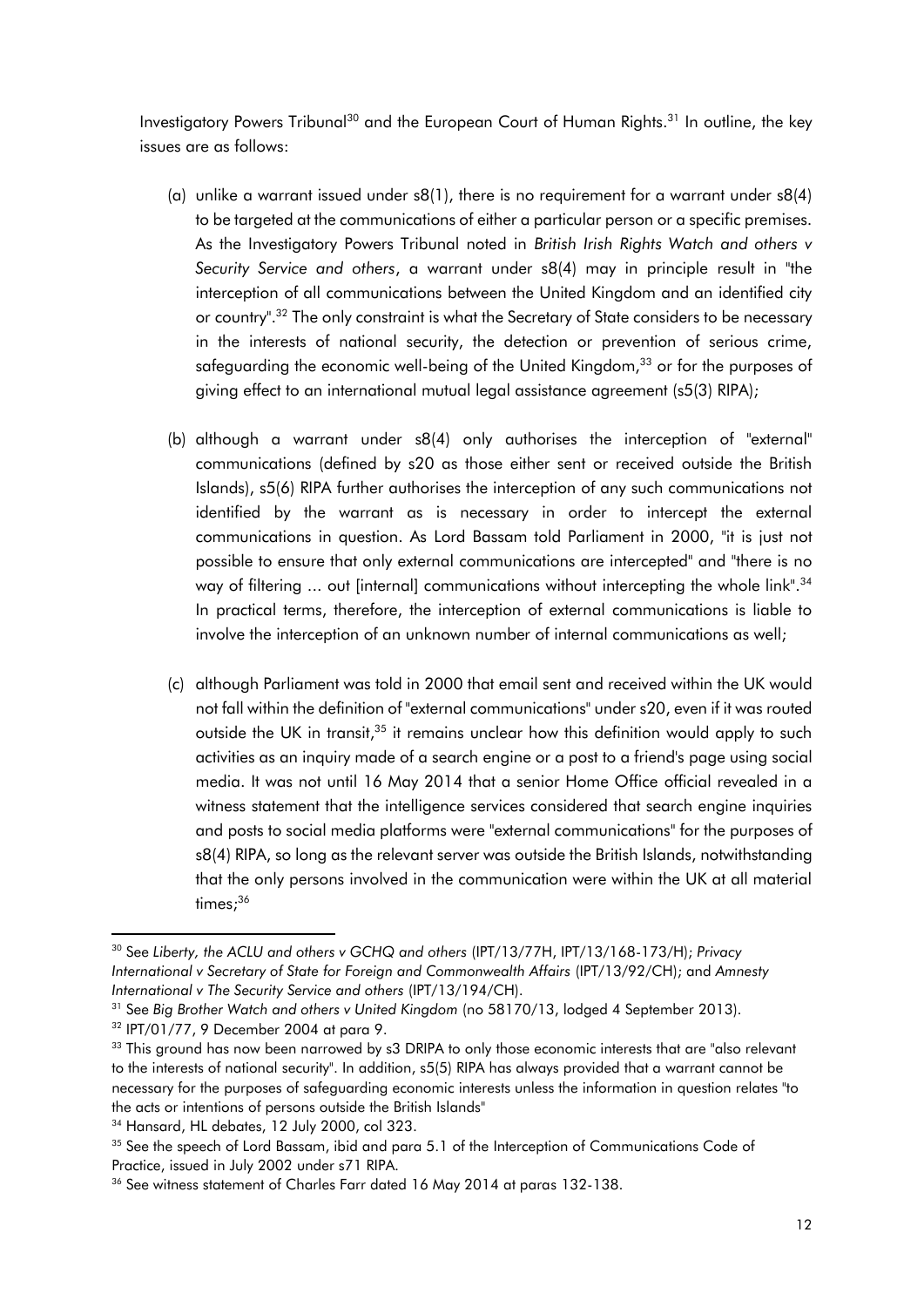- (d) the primary safeguard to prevent internal communications collected under s8(4) warrants being "read, looked at or listened to" by the intelligence services is that set out under s16(2), which prohibits officials from selecting material for inspection by reference to a factor which is "referable to an individual who is known to be for the time being in the British Islands", where one of the purposes of the search is to identify "material contained in communications sent by him or intended for him". There is nothing in s16 or elsewhere in RIPA, however, to prevent a person's internal communications being searched by reference to *other* factors which may nonetheless lead to disclosure of his or her sensitive personal information, e.g. religious beliefs, medical status, sexual orientation or political opinions;
- (e) on the same basis, there is nothing under s16 or elsewhere in RIPA to prevent the *data* related to internal communications intercepted under s8(4) - e.g. traffic data, subscriber data and service use data - being collected, retained and used by the intelligence services for whatever purpose they consider to be necessary for the purposes of national security, etc under s5(3). To the extent that there is any internal guidance that further restricts how internal communications and related data may be used, the intelligence services have refused to disclose this on the grounds that it would be prejudicial to national security.
- 19. In the Bingham Centre's view, the current framework governing the bulk interception of communications and related data under  $s8(4)$  raises a number of concerns.<sup>37</sup> First, the relevant provisions - especially the definition of "external communication" under s20 - appear to us to lack sufficient clarity and certainty to comply with the fundamental requirements of the rule of law.<sup>38</sup> Secondly, we doubt whether the location from which a particular communication was sent or received (i.e. within or without the British Islands) provides a sufficient basis on which to distinguish between the narrow and targeted requirements of warrants under s8(1) with the virtually unrestrained breadth of warrants under s8(4). Thirdly, the practice of bulk interception - in which potentially millions of internal communications may be intercepted for the sake of obtaining a particular external communication - seems to us to be fundamentally at odds with the very concept of proportionality itself. In our view, all warrants and authorisations must be

1

<sup>&</sup>lt;sup>37</sup> For reasons of space, we are unable to address an equally pressing issue which is the extent to which the intelligence services may *receive* communications data and the contents of communications collected by foreign intelligence agencies.

<sup>38</sup> C.f.. *Liberty and others v United Kingdom* (2009) 48 EHRR 1 at para 69, in which the ECtHR held that the relevant provisions of the Interception of Communications Act 1984 breached Article 8 ECHR because, inter alia, they did not "indicate with sufficient clarity ... the scope or manner of the very wide discretion conferred on the State to intercept and examine external communications ... In particular it did not set out in a form accessible to the public any indication of the procedure to be followed for selecting for examination, sharing, storing and destroying intercepted material"; see also *Weber and Saravia v Germany* (2008) 46 EHRR SE5 at para 94: the law governing interception must "indicate the scope of any such discretion conferred on the competent authorities and the manner of its exercise with sufficient clarity to give the individual adequate protection against arbitrary interference".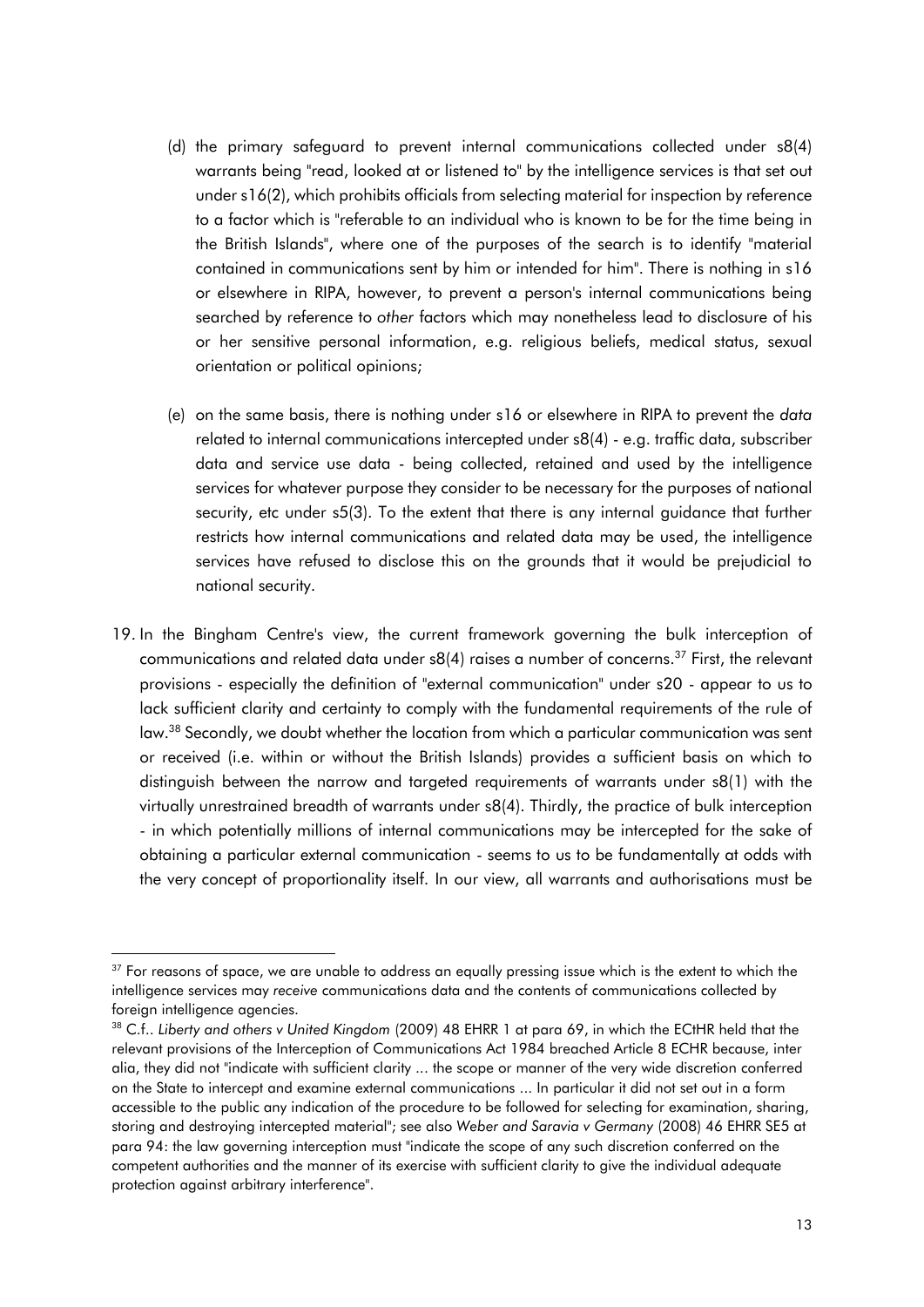founded on the reasonable suspicion of the authorities that a particular individual has been involved in serious criminal activity (which would, of necessity, include terrorist offences).

- 20. Nor is the scale of the apparent interference with the right to privacy mitigated by the fact that relatively few of the communications intercepted by the intelligence services under a s8(4) warrant may be "read, looked at or listened to" under s16(2). In this context, we note the recent judgment of the CJEU in *Digital Rights Ireland*, in which the Grand Chamber held that the blanket retention of customers' communications data for up to 2 years under the 2006 Data Retention Directive entailed "an interference with the fundamental rights of practically the entire European population" contrary to the rights to privacy and data protection under Articles 7 and 8 of the EU Charter of Fundamental Rights because it did "not require any relationship between the data whose retention is provided for and a threat to public security".<sup>39</sup>
- 21. For these reasons, we recommend that the current power to intercept external communications under s8(4) be repealed. At the very least it should be severely curtailed. We note that there is no statutory restriction against using s8(1) warrants in respect of so-called "external" communications. We see no reason, therefore, why targeted warrants should not be used in respect of external communications on the same basis that they are used within the UK.

#### *Intercept as evidence*

- 22. Section 17(1)(a) RIPA prohibits the use of intercept obtained under warrant as evidence in either criminal or civil proceedings.<sup>40</sup> In January 2008, a review committee of Privy Counsellors reported its conclusion that "intercept as evidence should be introduced", subject to certain operational tests that would have to be met.<sup>41</sup> In December 2009, the Home Secretary reported to Parliament that it had been unable to produce a viable model that met the legal requirements identified by the Privy Council.<sup>42</sup> The Home Secretary nonetheless stated that the Home Office's implementation team would continue to work to "identify a way forward".<sup>43</sup> As recently as June 2013, a Home Office minister told Parliament that the government was continuing to review the use of intercept as evidence, "under the guidance of the cross-party group of Privy Counsellors" and that it would "report back to the House in due course".<sup>44</sup> As of yet, there has been no subsequent report.
- 23. In our view, intercept evidence is one of the most compelling and probative forms of evidence available.<sup>45</sup> It is widely used in other common jurisdictions with similar criminal and civil

1

<sup>&</sup>lt;sup>39</sup> Digital Rights Ireland v Minister for Communications and others (2014) ECLI:EU:C:2014:238 at paras 56 and 59.

<sup>40</sup> Notably, evidence obtained by way of interception without a warrant under ss3 or 4 RIPA (e.g. interceptions in prisons, etc) *are* admissible.

<sup>41</sup> Cm 7324, at para 204.

<sup>42</sup> Cm 7760 at paras 23-25.

<sup>43</sup> Ibid, para 25.

<sup>44</sup> 6 June 2013, col 1229W.

<sup>45</sup> As Lord Lloyd of Berwick told Parliament during the debates on what became s17: "We have here a valuable source of evidence to convict criminals. It is especially valuable for convicting terrorist offenders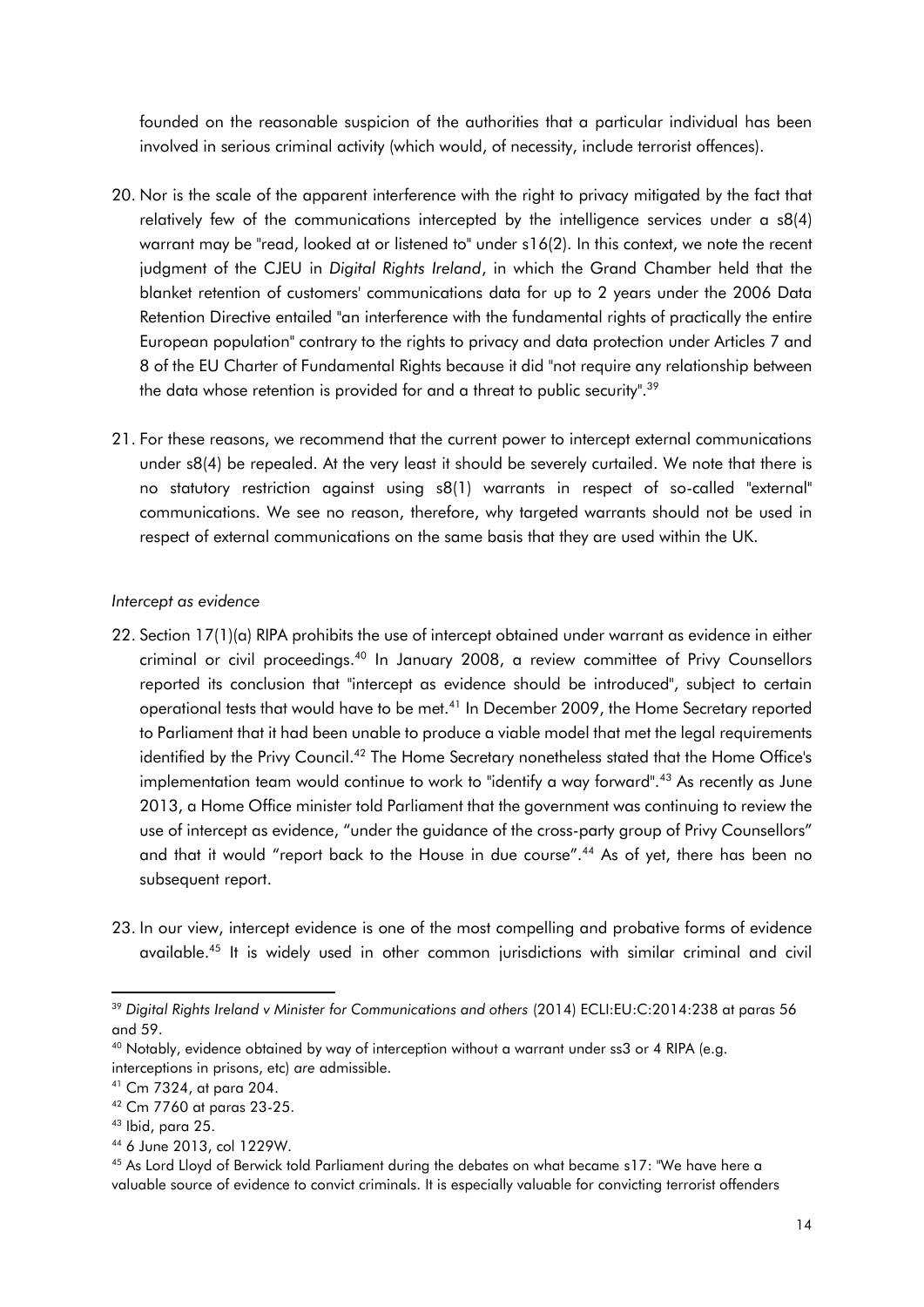proceedings as our own,<sup>46</sup> including some with more onerous requirements governing the disclosure of relevant unused material.<sup>47</sup> And, as Lord Bingham noted in 2004, there is nothing in the ECHR that prohibits the use of intercept as evidence.<sup>48</sup> On the other hand, the lack of provision for intercept evidence has not only made it more difficult to prosecute terrorism offences, but increased resort to exceptional measures such as TPIMs.<sup>49</sup> We therefore consider it essential that any reform of the legal framework of investigatory powers in the UK must address the issue of intercept evidence.

#### Communications data

1

*The changing nature of communications data*

24. The lower level of protection accorded to communications data under Chapter 2 of Part 1 of RIPA reflects the longstanding view that the content of any given communication is necessarily more sensitive than the data which relates to it. In the 1984 case of *Malone v United Kingdom*,

because in cases involving terrorist crime it is very difficult to get any other evidence which can be adduced in court, for reasons with which we are all familiar. We know who the terrorists are, but we exclude the only evidence which has any chance of getting them convicted; and we are the only country in the world to do so" (Hansard, HL Debates 19 June 2000, col 109-110); see also the views of the Joint Committee on Human Rights, *Counter-Terrorism Policy and Human Rights: 28 days, intercept and post-charge questioning*, HL 157/HC 394, 16 July 2007 at para 126: "We are satisfied that the evidence of the DPP and the former Attorney General puts the matter beyond doubt: that the ability to use intercept as evidence would be of enormous benefit in bringing prosecutions against terrorists in circumstances where prosecutions cannot currently be brought, and that the current prohibition is the single biggest obstacle to bringing more prosecutions for terrorism. We recommend that this be taken as the premise of the forthcoming review by the Privy Council. The difficult question is not whether the current ban on the evidential use of intercept should be relaxed, but how to overcome the practical obstacles to such a relaxation".

<sup>46</sup> See e.g. *Intercept Evidence: Lifting the Ban* (JUSTICE, October 2007).

<sup>47</sup> See e.g. "The Unique Challenges of Terrorism Prosecutions" (Ch 7) vol 4 at p267), *Air India Flight 192: A Canadian Tragedy* (June 2010): "In general, disclosure obligations in both the United States and the United Kingdom are less broad than in Canada. Both the United States and the United Kingdom attempt to fleshout disclosure requirements in statutes and other rules while, as discussed above, Canada relies on a caseby-case adjudication under the Charter. Both the decreased breadth and increased certainty of disclosure requirements in the United States and the United Kingdom may make it less necessary for prosecutors to claim national security confidentiality over material that may be relevant to a case, but which does not significantly weaken the prosecution's case or strengthen the accused's case."

<sup>48</sup> *Attorney General's Reference No 5 of* 2002 [2004] UKHL 40 at para 14: "the United Kingdom practice has been to exclude the product of warranted interception from the public domain and thus to preclude its use as evidence. But this has been a policy choice, not a requirement compelled by the Convention, and other countries have made a different policy choice. Article 8(2) of the European Convention permits necessary and proportionate interference with the right guaranteed in Article 8(1) if in accordance with the law and if in the interests of national security, public safety, the economic well-being of the country, the prevention of disorder or crime, the protection of health or morals or the protection of the rights and freedoms of others. Save where necessary to preserve the security of warranted interception, there is no reason why it should have been sought to exclude the product of any lawful interception where relevant as evidence in any case whether civil or criminal".

<sup>49</sup> See e.g. Home Office Minister Lord Rooker, Hansard, HL Debates, 27 November 2001, col 146: "If we could prosecute on the basis of the available evidence in open court, we would do so. *There are circumstances in which we simply cannot do that because we do not use intercept evidence in our courts*".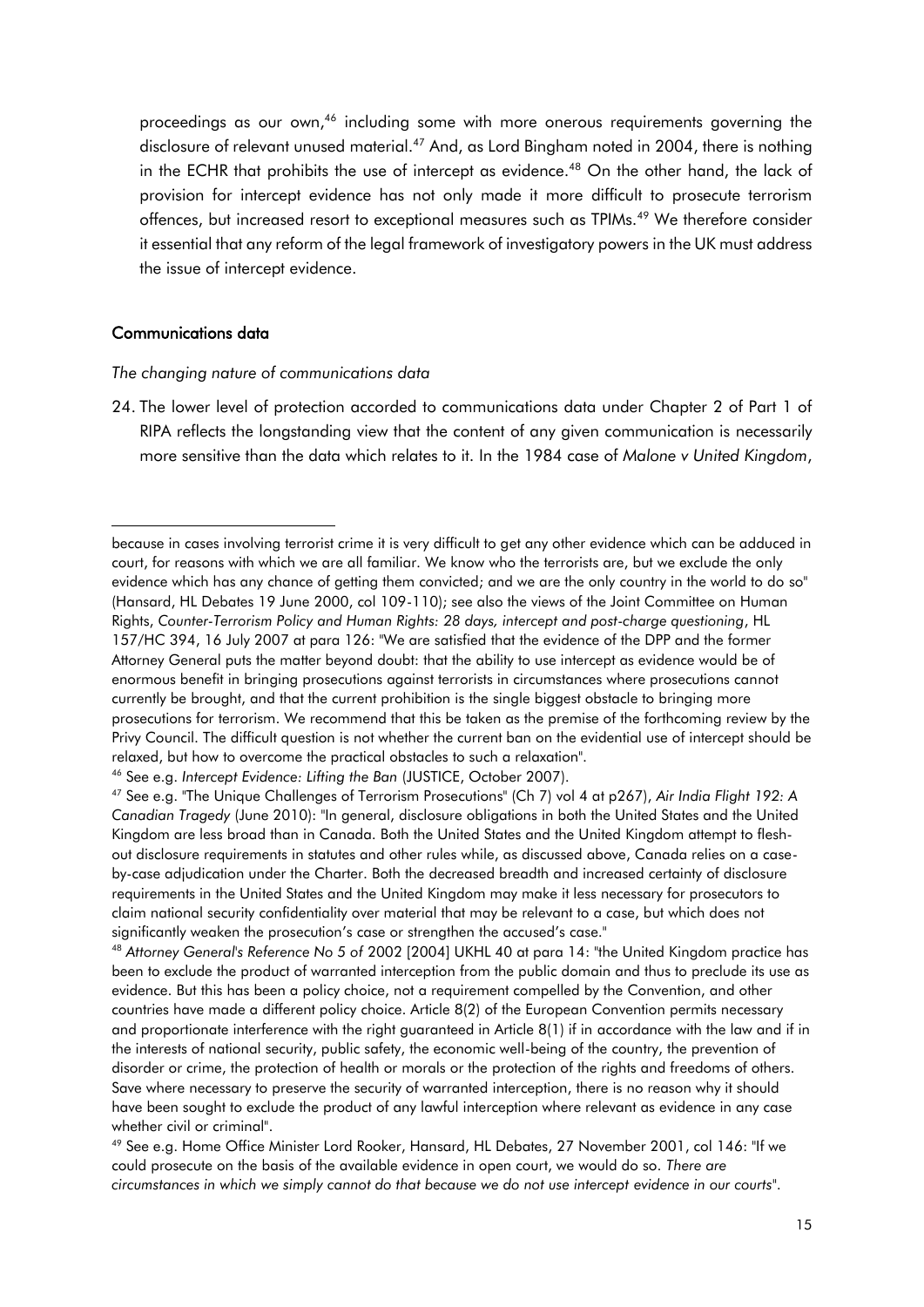<sup>50</sup> for instance, the British government had argued that the practice of 'metering' (which involved a meter check printer being attached covertly to a telephone line to record "the numbers dialled on a particular telephone and the time and duration of each call")<sup>51</sup> did not entail any interference with the applicant's rights under Article 8 ECHR. Although this argument was rejected by the ECtHR on the basis that the relevant data was "an integral element in the communication", it accepted that the collection of data was nonetheless to be distinguished from the interception of content.<sup>52</sup>

- 25. It is obvious, however, that there has been a fundamental shift in the nature of communications technology over the past three decades. Not only is there increasing convergence of communications *networks* (e.g. voice and data being carried on the same infrastructure) but also a convergence of *functions*, so that most individuals now carry at least one or more devices which are each capable of communicating in a number of different ways, e.g. a person who uses his or her mobile phone to make calls, send texts and emails, post on social media and browse websites on the Internet.
- 26. In addition to the fact that most of our private communications are now made via the Internet, it is also apparent that there has been a vast increase in the amount of communications data that is generated by each person, which is then automatically collected and stored by a wide range of communications service providers and accessible to public authorities under RIPA. It is apparent that the analysis of such data – including not only numbers dialled and the time and duration of a call but also geo-location data and the IP addresses of websites visited – can readily disclose details of a person's relationships with others as well as various patterns of behaviour capable of revealing broad range of sensitive information about that individual, including their ethnic origin, their political opinions or religious beliefs, their physical or mental health, and/or their sexual orientation.<sup>53</sup>
- 27. In our view, it is clear that there is very little meaningful comparison between the quality of information available from the Post Office's metering of a single landline in the early 1980s and that available from an ordinary mobile phone more than three decades later. The idea that

<sup>52</sup> Para 84.

<sup>50</sup> (1984) 7 EHRR 14.

<sup>51</sup> Ibid, para 83.

<sup>&</sup>lt;sup>53</sup> For example, a study by the Center for Internet and Society at Stanford Law School analysed the communications data gathered from 546 mobile phone users ("MetaPhone: The Sensitivity of Telephone Metadata" by Patrick Mutchler and Jonathan Mayer, 12 March 2014). In the first instance, it noted that, in certain cases, the simple fact that a number was called was itself highly sensitive in nature: "Participants had calls with Alcoholics Anonymous, gun stores, NARAL Pro-Choice, labor unions, divorce lawyers, sexually transmitted disease clinics, a Canadian import pharmacy, strip clubs, and much more". The study went on to find "a number of patterns that were highly indicative of sensitive activities or traits", for example: "Participant A communicated with multiple local neurology groups, a specialty pharmacy, a rare condition management service, and a hotline for a pharmaceutical used solely to treat relapsing multiple sclerosis" and "Participant E had a long, early morning call with her sister. Two days later, she placed a series of calls to the local Planned Parenthood location. She placed brief additional calls two weeks later, and made a final call a month after".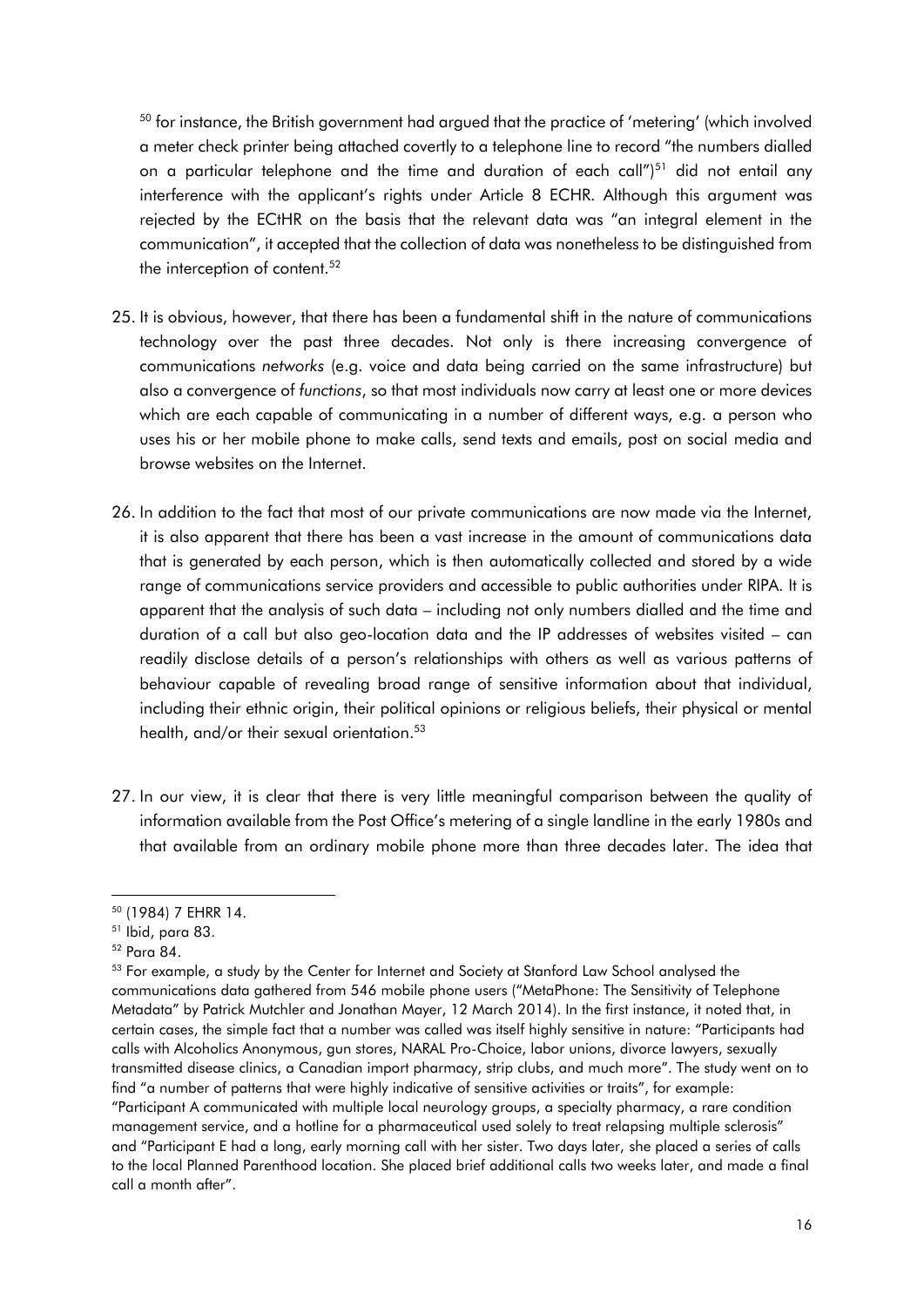intercepting the content of a person's communications is always more intrusive than accessing their communications data is simply no longer sustainable. The interception of the content of any particular telephone call by an individual may reveal very little about that person's religious beliefs, their medical information or their sexual orientation. Access to and analysis of the communications data from the same person's mobile phone may, by contrast, readily disclose a wealth of highly sensitive information about that person, all without a single word of their communications being read, looked at or listened to by anyone else. By the same token, it is equally true that access to communications data may also disclose information subject to legal professional privilege or the identity of a journalist's source. We are concerned, therefore, by recent revelations that the Metropolitan police may have been using authorisations under Chapter 2 to access communications data as a means of avoiding the requirements of the Police and Criminal Evidence Act 1984 in respect of journalistic material.<sup>54</sup>

#### *Authorisation*

1

- 28. Given the obvious sensitivity of communications data, it is clear that existing procedures for authorising access to such data are inadequate. In the first instance, Chapter 2 of Part 1 of RIPA provides that when a public body seeks access to communications data, the person responsible for authorising the request is, in almost every case, a senior member of the same agency. Even if senior officials scrutinize applications for communications data with great care, it is plain that they are not independent of the agency carrying out the surveillance and are therefore institutionally incapable of the objectivity needed to give an impartial decision on the merits of the application.
- 29. In this respect, we note that Protection of Freedoms Act 2012 introduced a requirement for prior judicial authorisation of communications data requests by local authorities, together with a power for the Secretary of State to extend this requirement to other public bodies by way of an order. While this might at first glance appear to provide an appropriate way forward, we note that serious concerns have been expressed that many magistrates do not have sufficient training or expertise to provide the necessary degree of supervision.<sup>55</sup> We therefore recommend that authorisation for access to communications data should be placed on the same footing as the interception of communications: i.e. ideally authorised High Court judges or their equivalent. Similarly, in cases of urgency, the police and intelligence services should have the power to self-

<sup>54</sup> See, for example, 'A Travis, 'Police told to reveal the use of surveillance powers to identify journalists' sources', *The Guardian*, 6 Oct 2014, [http://www.theguardian.com/uk-news/2014/oct/06/police-ordered](http://www.theguardian.com/uk-news/2014/oct/06/police-ordered-reveal-ripa-powers-identify-journalists-sources)[reveal-ripa-powers-identify-journalists-sources](http://www.theguardian.com/uk-news/2014/oct/06/police-ordered-reveal-ripa-powers-identify-journalists-sources). We welcome the government's undertaking to reform the law: P Wintour, 'British police's use of Ripa powers to snoop on journalists to be reined in' *The Observer*, 12 Oct 2014, [http://www.theguardian.com/world/2014/oct/12/police-ripa-powers-journalists-surveillance.](http://www.theguardian.com/world/2014/oct/12/police-ripa-powers-journalists-surveillance) <sup>55</sup> See e.g. the 2014 report of the Chief Surveillance Commissioner at para 3.10: "What has become clear is that the knowledge and understanding of RIPA among magistrates and their staff varies widely. Adequate training of magistrates is a matter for others, but I highlight the need. The public is not well served if, through lack of experience or training, magistrates are not equipped effectively to exercise the oversight responsibility which the legislation requires. I am aware, for example, of one magistrate having granted an approval for activity retrospectively, and another having signed a formal notice despite it having been erroneously completed by the applicant with details of a different case altogether."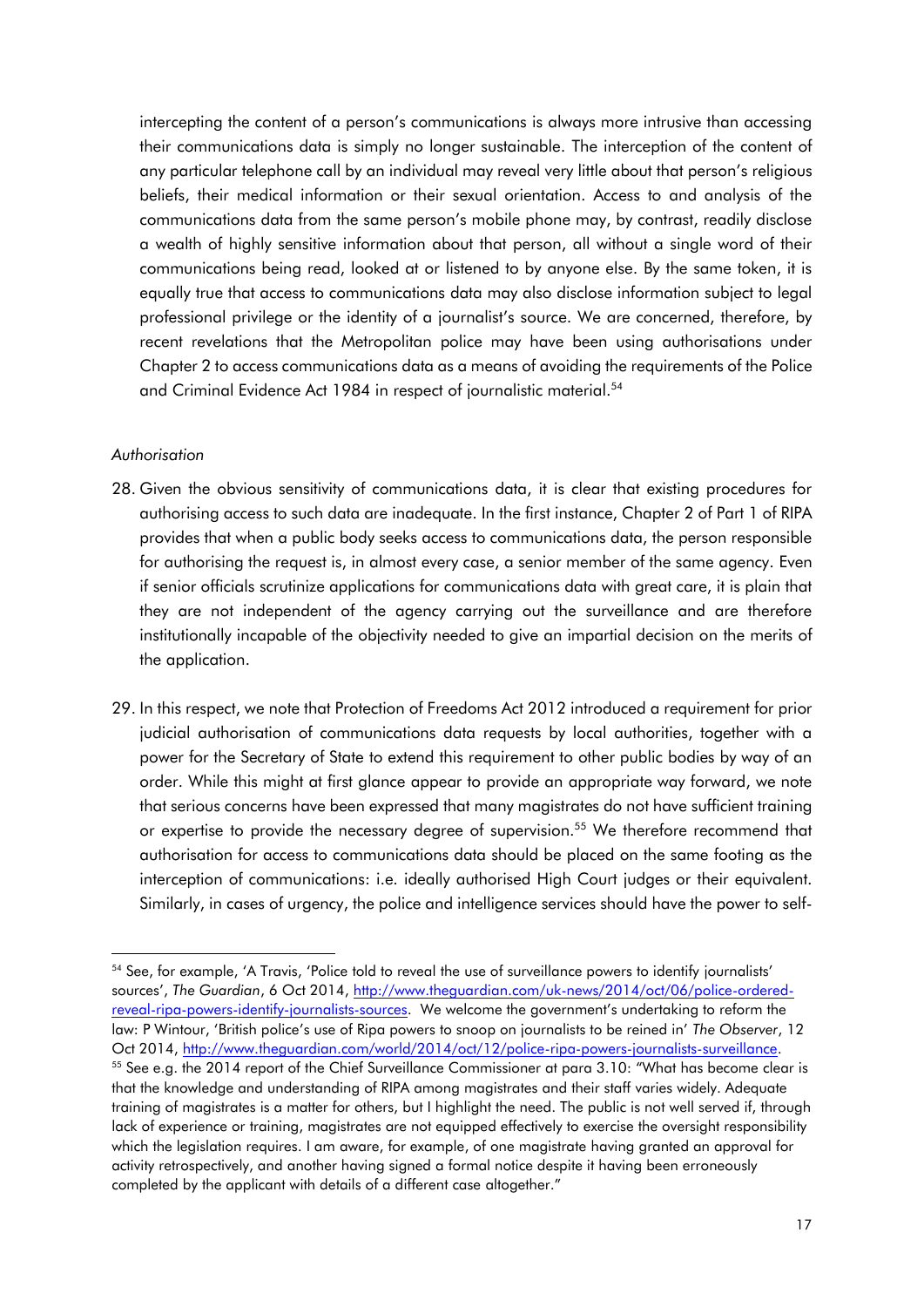authorise access to communications data so long as it is subject to judicial confirmation within 48 hours.

- 30. A separate concern is that, unlike interception warrants under s8(1), there is no requirement that a request for access to communications data be targeted against a particular individual. We therefore recommend that this requirement be introduced to ensure that the power to access communications data is not exercised disproportionately.
- 31. More generally, we recommend that both the number of statutory powers to access communications data and the number of public bodies able to wield those powers should be severely curtailed. In the latter case, we recommend that the power to access such data should be restricted to the police, the intelligence services and the limited number of other public bodies with a responsibility to investigate serious criminal activity.<sup>56</sup> As regards the former, we note that the current government has already committed itself to ensuring that "RIPA is the only mechanism by which communications data can be acquired"<sup>57</sup> and we further note the requirement in s1(6) DRIPA prohibiting disclosure of communications data retained by a public telecommunications operator pursuant to a retention notice other than by way of Chapter 2 RIPA or "a court order or other judicial authorisation or warrant" or under regulations made by the Secretary of State. Although this is a welcome move, we note that it does not prevent access to communications data held by *other* communications service providers otherwise than pursuant to a retention notice, nor has the Secretary of State published any regulations in draft.

#### Intrusive surveillance, directed surveillance and covert sources

32. The distinction under Part 2 RIPA between 'intrusive' and 'directed' surveillance is meant in principle to ensure that any surveillance that is likely to involve a serious interference with a person's privacy (i.e. intrusive) requires a much higher level of authorisation than those which do not (i.e. directed). However, as the Code of Practice itself notes, the statutory definition of 'intrusive' "relates to the *location* of the surveillance [i.e. within a person's home or vehicle] and *not* any other consideration of the nature of the information that is expected to be obtained". It is therefore not necessary, the Code continues, "to consider whether or not intrusive surveillance is likely to result in the obtaining of private information".<sup>58</sup> Part 3 of the Police Act 1997, by contrast, requires judicial authorisation whenever property interference is likely to result in "the acquisition of knowledge of matters subject to legal privilege, confidential personal information or confidential journalistic information".<sup>59</sup>

<sup>56</sup> C.f. the 2009 recommendation of the House of Lords Constitution Committee that "such powers should only be available for the investigation of serious criminal offences which would attract a custodial sentence of at least two years" (*Surveillance, Citizens and the State*, HL 18, January 2009, para 177). An exception could also be made for the other emergency services who sometimes need to access subscriber data in order to identify persons involved in accidents, etc.

<sup>57</sup> Home Office Review of Counter-Terrorism Powers (Cm 8004, January 2011), p 29.

<sup>58</sup> Para 2.11.

<sup>59</sup> Ibid, para 4.12.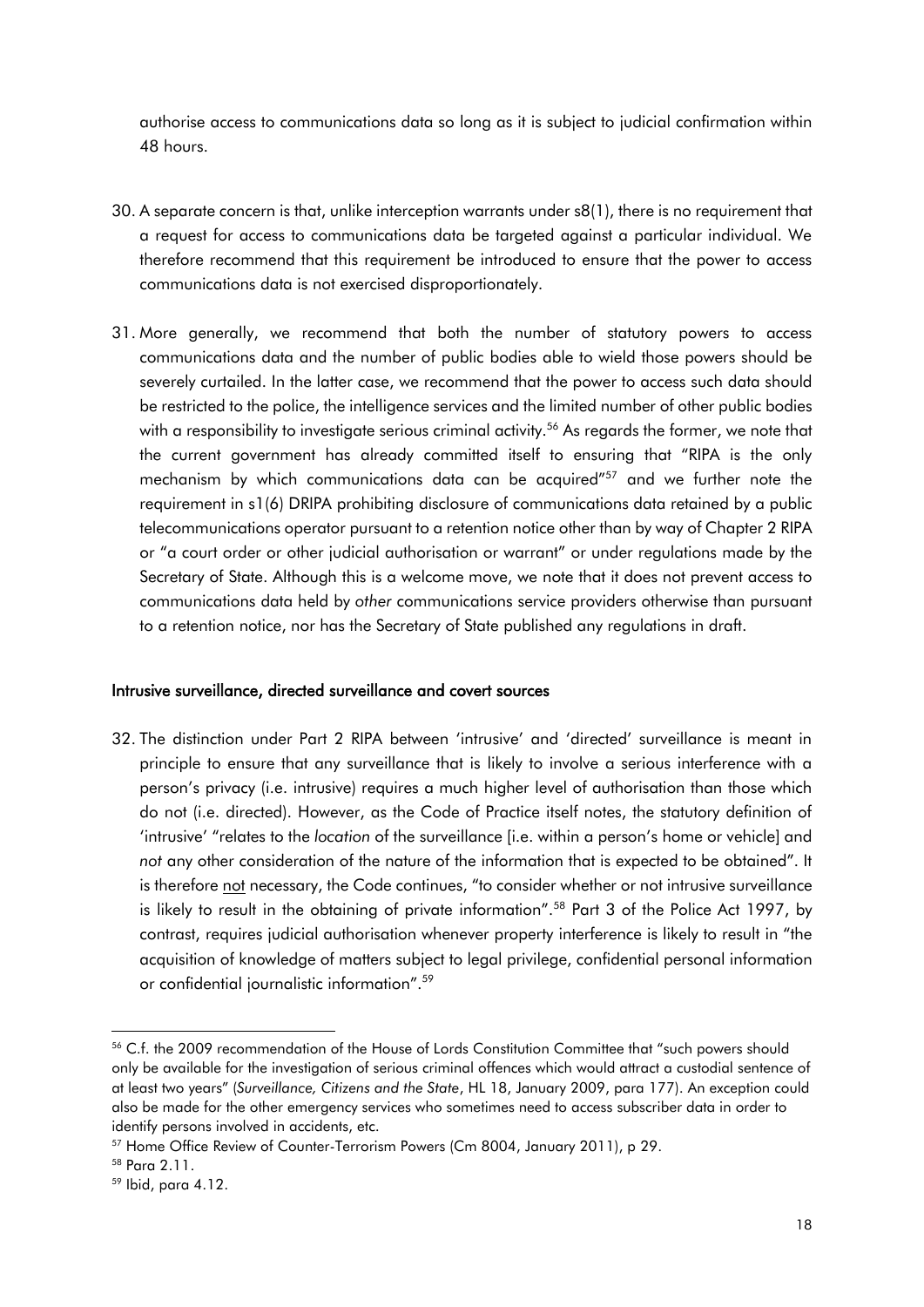- 33. The possibility that 'directed' surveillance may prove highly intrusive was highlighted in *In re C*, in which the Divisional Court in Northern Ireland held that the use of surveillance to monitor privileged communications between lawyers and suspects in prison cells and custody suites was unlawful because of the lack of prior judicial authorisation.<sup>60</sup> However, although the subsequent 2010 order<sup>61</sup> introduced the requirement for such authorisation in order to monitor 'legal consultations' in places of detention, it is notable that it still adopted a location-based approach rather than one of substance. In other words, it is still permissible under RIPA to use directed surveillance of a privileged conversation that takes place in a town hall or an MPs office or a park bench, etc.
- 34. We therefore recommend that the definition of 'intrusive' surveillance be tightened, so that the former includes *any* covert surveillance that either involves or is likely to involve a significant interference with a person's privacy. 'Directed' surveillance, in contrast, would be any use of covert surveillance that either does not or is not likely to involve a significant interference with a person's privacy.
- 35. For the same reasons outlined above in respect of interception and communications data, we also recommend that the power of the Secretary of State to authorise intrusive intelligence by the intelligence services under s41 RIPA should be repealed. Instead, *all* use of intrusive surveillance should be authorised by the Surveillance Commissioners or a judge of equivalent level.
- 36. As regards the use of covert sources, we note an increasing number of revelations in recent years concerning the conduct of undercover officers, including in particular members of the National Public Order Intelligence Unit, the National Domestic Extremism Unit, and the Metropolitan Police's Special Demonstration Squad. These have resulted not only in a series of investigations by HM Inspector of Constabulary, the National Crime Agency and the Independent Police Complaints Commission among others, but also several miscarriages of justice<sup>62</sup> and, in the most recent case, a settlement of £425,000 to a woman whose child was fathered by an undercover police officer.<sup>63</sup>
- 37. In our view, these cases further highlight the inadequacy of the internal self-authorisation model that underpins much of RIPA. We note, moreover, the 2011 recommendation of the then-President of the Association of Chief Police Officers, Sir Hugh Orde, that judicial authorisation

<sup>60</sup> [2007] NIQB 101, subsequently upheld by the House of Lords in *In re McE* [2009] UKHL 15.

<sup>61</sup> The Regulation of Investigatory Powers (Extension of Authorisation Provisions: Legal Consultations) Order 2010 (SI 2010/461).

<sup>62</sup> *David Robert Barkshire and others v The Queen* (Court of Appeal Criminal Division, unreported, 20 July 2011).

<sup>&</sup>lt;sup>63</sup> See e.g. BBC News, "Met pays £425,000 to mother of undercover policeman's child", 24 October 2014.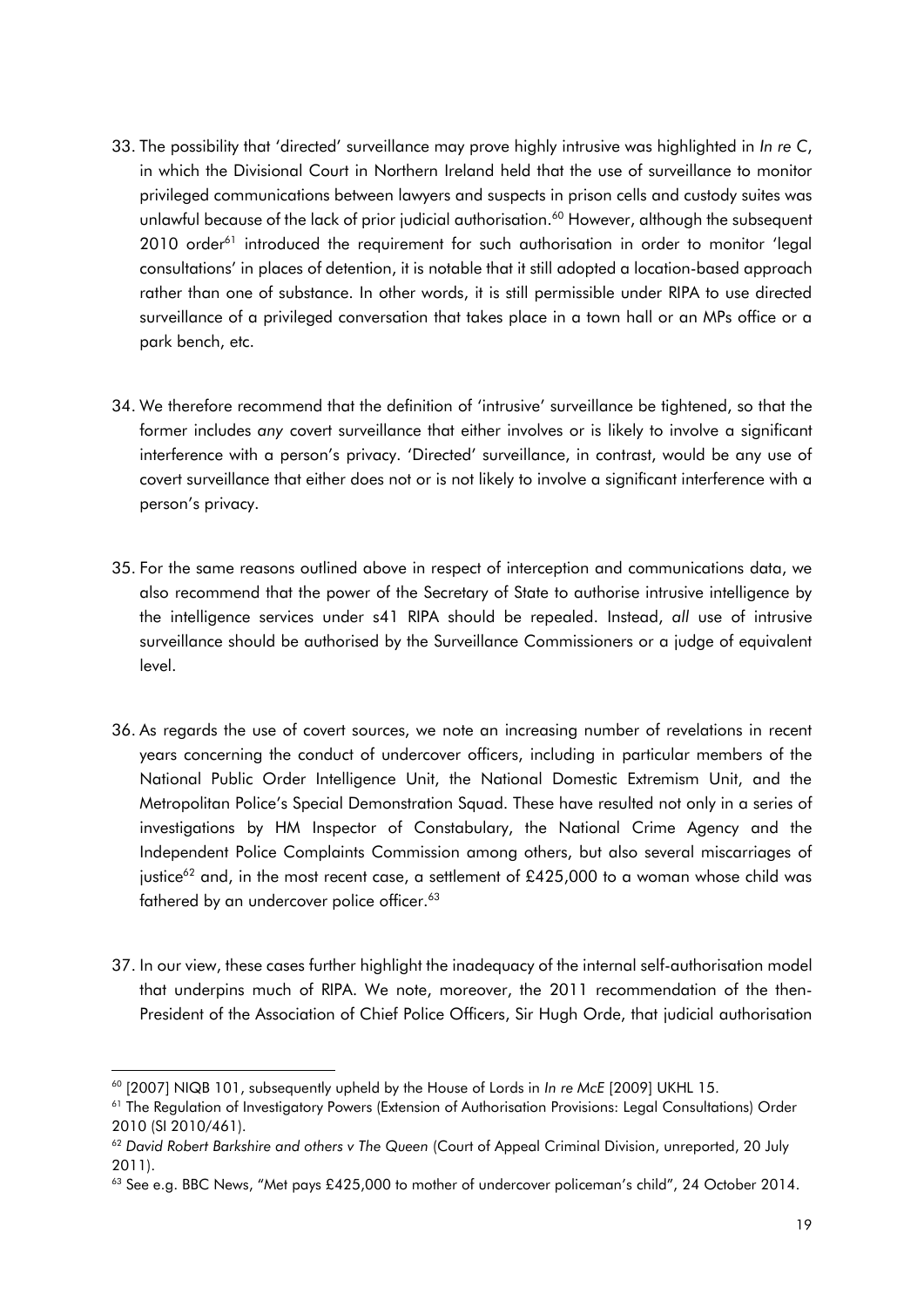of undercover officers should be required in complex cases.<sup>64</sup> The Chief Surveillance Commissioner has also indicated that he was "also agreeable in principle to Commissioners giving prior approval to certain kinds of such activity by a [covert human intelligence source], provided that the OSC is given the appropriate resources to deal with the number of cases which arise and subject to any necessary legislation conferring the power".<sup>65</sup> We therefore recommend that the use of undercover officers should be authorised by a judge in any case where their conduct is likely to involve a significant interference with another person's privacy.

# Encryption keys

- 38. The threat of terrorism has since the 1990s been cited by government officials as justifying the need for a statutory power to obtain encryption keys,<sup>66</sup> though the powers under Part 3 of RIPA were not brought into force until October 2007. Since then, it does not appear to have been widely used by either the police or the intelligence services and, when it has been used, it has mostly been used for non-terrorist offences such as child sex abuse. 67
- 39. Although we consider that the power to obtain encryption keys is, in certain circumstances, a necessary one, there are a number of ways that the existing framework could be improved. First, Part 3 of RIPA is poorly-drafted. As we noted above, accessibility and certainty are both core requirements of the rule of law and the ECtHR has repeatedly made clear the need for "clear, detailed rules" and "accessibility and clarity" not only in the case of interception but also to "more general programmes of surveillance".<sup>68</sup> Secondly, permission to make a notice can only be made by a Circuit Judge, save where the encrypted material has been obtained under a warrant from or with the authorisation of the Secretary of State.<sup>69</sup> As with interception, communications data, and intrusive surveillance, we recommend that the Secretary of State should play no role in authorising surveillance. Instead, an encryption notice should only be authorised by a judge.<sup>70</sup> Thirdly, although there has already been some judicial consideration of the privilege against self-incrimination, $71$  neither RIPA nor the Code of Practice make any allowance for journalistic material or material covered by legal professional privilege corresponding with the safeguards contained in PACE.

**.** 

<sup>68</sup> *Liberty and others v United Kingdom* (2009) 48 EHRR 1 at para 63.

<sup>&</sup>lt;sup>64</sup> Sir Hugh Orde, "Undercover Policing and Public Trust", 7 February 2011.

<sup>65</sup> 2011-2012 report, para 5.1.

<sup>66</sup> See e.g. Department of Trade and Industry, Paper of Regulatory Intent concerning Use of Encryption on Public Networks (June 1996).

<sup>&</sup>lt;sup>67</sup> See e.g. the report of the Chief Surveillance Commissioner for 2009-2010 at para 4.11: "[The offence of] the possession of indecent images of children … is the main reason why section 49 notices are served. Other offences include: insider dealing, illegal broadcasting, theft, evasion of excise duty and aggravated burglary. It is of note that only one notice was served in relation to terrorism offences". See more generally JUSTICE, *Freedom from Suspicion: Surveillance Reform for a Digital Age* (October 2011), paras 327-333.

<sup>69</sup> Paragraph 2 of Schedule 1 of RIPA.

 $70$  In cases involving the intelligence services and other sensitive cases, it may be more appropriate for the application to be made to a security-cleared High Court or Crown Court judge rather than a Circuit Court judge.

<sup>71</sup> See *R v S and A* [2008] EWCA Crim 2177 and *Greater Manchester Police v Andrews* [2011] EWHC 1966 (Admin).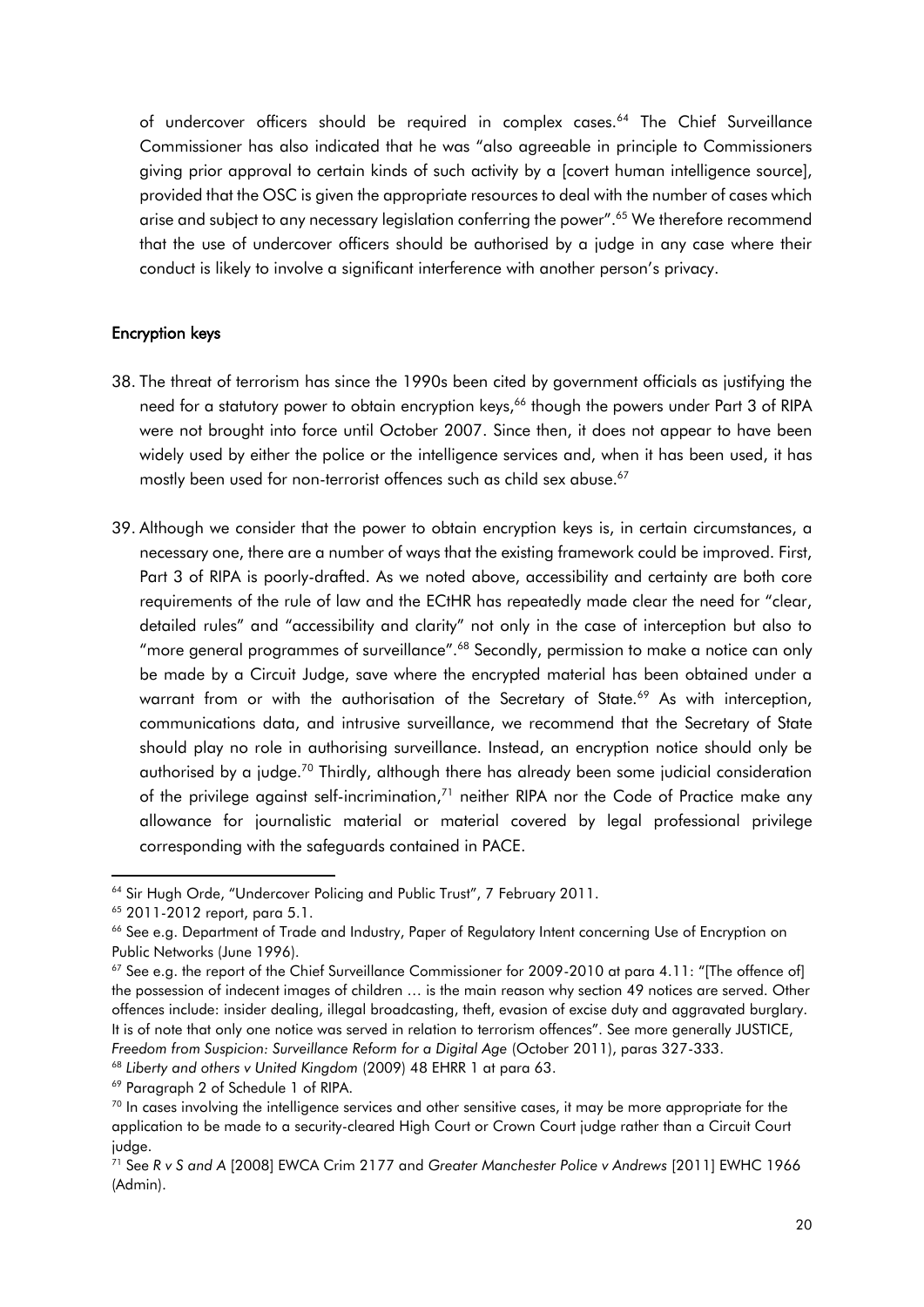# **Oversight**

#### *The Commissioners*

- 40. In *Kennedy*, the ECtHR described the Interception of Communication's review of "a random selection of specific cases in which interception has been authorised" as "an important control of the activities of the intercepting agencies and of the Secretary of State himself".<sup>72</sup> The Bingham Centre agrees that the oversight provided by the Interception Commissioner - together with that provided by the Intelligence Services Commissioner and the Chief Surveillance Commissioner – constitutes an extremely important safeguard against the unnecessary or disproportionate use of surveillance powers. As valuable as this independent safeguard is, however, we consider that the oversight regime provided by the Commissioners suffers from a number of significant deficiencies.
- 41. First, it is clear that the remit of each Commissioner, taken together, does not provide comprehensive oversight of the exercise of surveillance powers under RIPA. The Interception of Communications, for instance, has no statutory remit in respect of interceptions under section 3 and has only agreed to provide oversight of interceptions in prisons on a "non-statutory" basis.<sup>73</sup> This does not, however, include other places of detention such as private prisons or secure mental health facilities, nor does it extend to the very broad power of communications service providers and operators of private communications networks to intercept communications for "the purposes connected with the provision or operation of a [telecommunications] service" under ss 3(1) and 3(3) respectively.
- 42. Secondly, the current framework defines the remit of each oversight Commissioner according to function in some cases and by agency in other cases. In practical terms, this means that surveillance of a privileged communication between a suspected terrorist and his lawyer may be subject to oversight by three different Commissioners, depending entirely on how it was authorised and according to which agency carried out the surveillance, i.e.:
	- a. If the phone conversation was intercepted under Part 1 RIPA then the Secretary of State's warrant would be subject to review by the Interception of Communications Commissioner;
	- b. If the phone conversation was monitored by way of a hidden microphone planted in the suspect's home by one of the intelligence services, then the Secretary of State's authorisation for intrusive surveillance under Part 2 RIPA would be subject to review by the Intelligence Services Commissioner; or

1

<sup>72</sup> *Kennedy*, para 166.

 $73$  See the 2002 report of Sir Swinton Thomas at para 59: 'I have been asked by the Home Office, and have agreed in principle, to oversee the interception of communications in prisons'.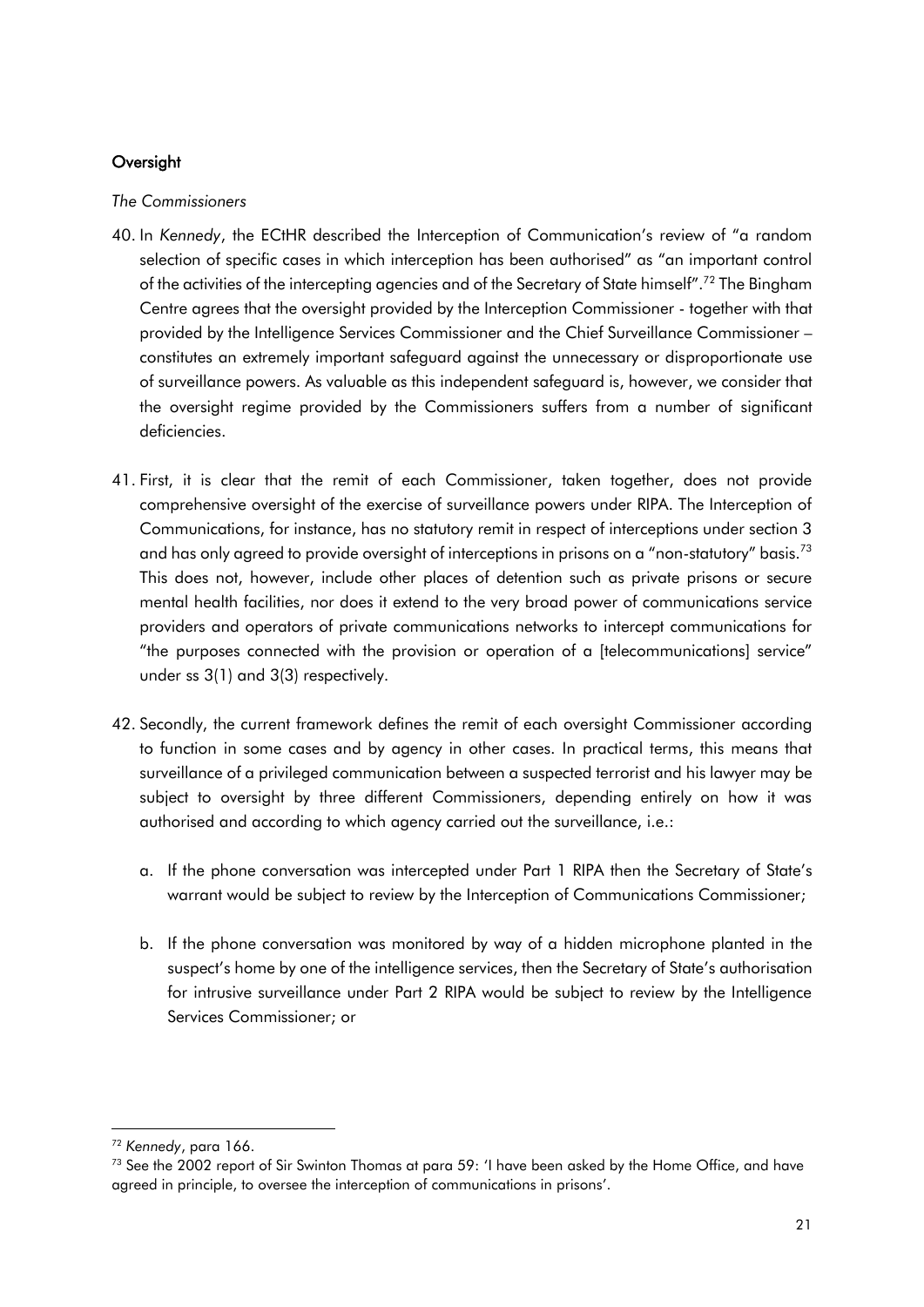c. If the phone conversation was monitored by way of a hidden microphone planted in the suspect's home by the police, then review of the authorisation for intrusive surveillance under Part 2 RIPA would be subject to review by the Chief Surveillance Commissioner.

The potential for this piecemeal oversight also arises in other parts of RIPA: e.g. the use of encryption notices under Part 3 which has been reported on by all three commissioners. In our view, it is highly undesirable that the same intrusion could be subject to oversight by three different bodies, each with their own distinct procedure and approach, depending on the choice of methods and the agency involved.

- 43. Thirdly, it is apparent that both the Interception of Communications Commissioner and the Intelligence Services Commissioner are part-time posts, and inspect only a small sample of the warrants and authorisations made annually under Part 1 RIPA by the various Secretaries of State.<sup>74</sup> In his most recent report, for instance, the Interception of Communications Commissioner stated that he inspected approximately 600 applications for warrants made in  $2013<sup>75</sup>$  amounting to little more than 20% of the 2760 warrants issued that year. Although the Commissioner has defended this as a "sufficient representative sample of the individual warrants",<sup>76</sup> we note that each warrant embodies a decision by a member of the executive to invade the privacy of one or more persons (and in the case of a warrant under s8(4), potentially millions of people). It is therefore not acceptable, in our view, that approximately 4 in every 5 warrants, and more than 90% of authorisations to access communications data, are never looked at by a judge, even after the fact.
- 44. Fourthly, even when warrants and authorisations are scrutinized, it remains unclear what standard is applied by the reviewing Commissioner in each case, e.g. does he satisfy himself whether the interference with Article 8(2) was necessary and proportionate<sup>77</sup> or does he simply consider whether the Secretary of State's assessment of those factors was *Wednesbury*  reasonable?
- 45. Fifthly, even in the unlikely event that the Interception of Communications Commissioner discovered that the Secretary of State had made a warrant that he considered to be unlawful, RIPA does not provide him with any power to quash the warrant. He may, of course, report the matter to the Prime Minister under s58(2) but the Prime Minister has the discretion to redact such information from the report laid before Parliament. Nor does the Interception of

 $\overline{\phantom{a}}$ 

<sup>74</sup> House of Commons Home Affairs Committee, *Counter-terrorism* (HC 231, April 2014) at para 163: "The information given to us by the Commissioners indicate that they examine a small number of warrants under the current oversight system. The Intelligence Services Commissioner told us that in 2012 he had examined 8.5% of warrants. The Interception of Communications Commissioner told us that he had examined between 5% and 10% of the applications. He was not able to be more specific as he did not know how many applications there were."

<sup>75</sup> Para 3.36.

<sup>76</sup> Para 3.37.

<sup>77</sup> c.f. *Huang v Secretary of State for the Home Department* [2007] UKHL 11 at para 20.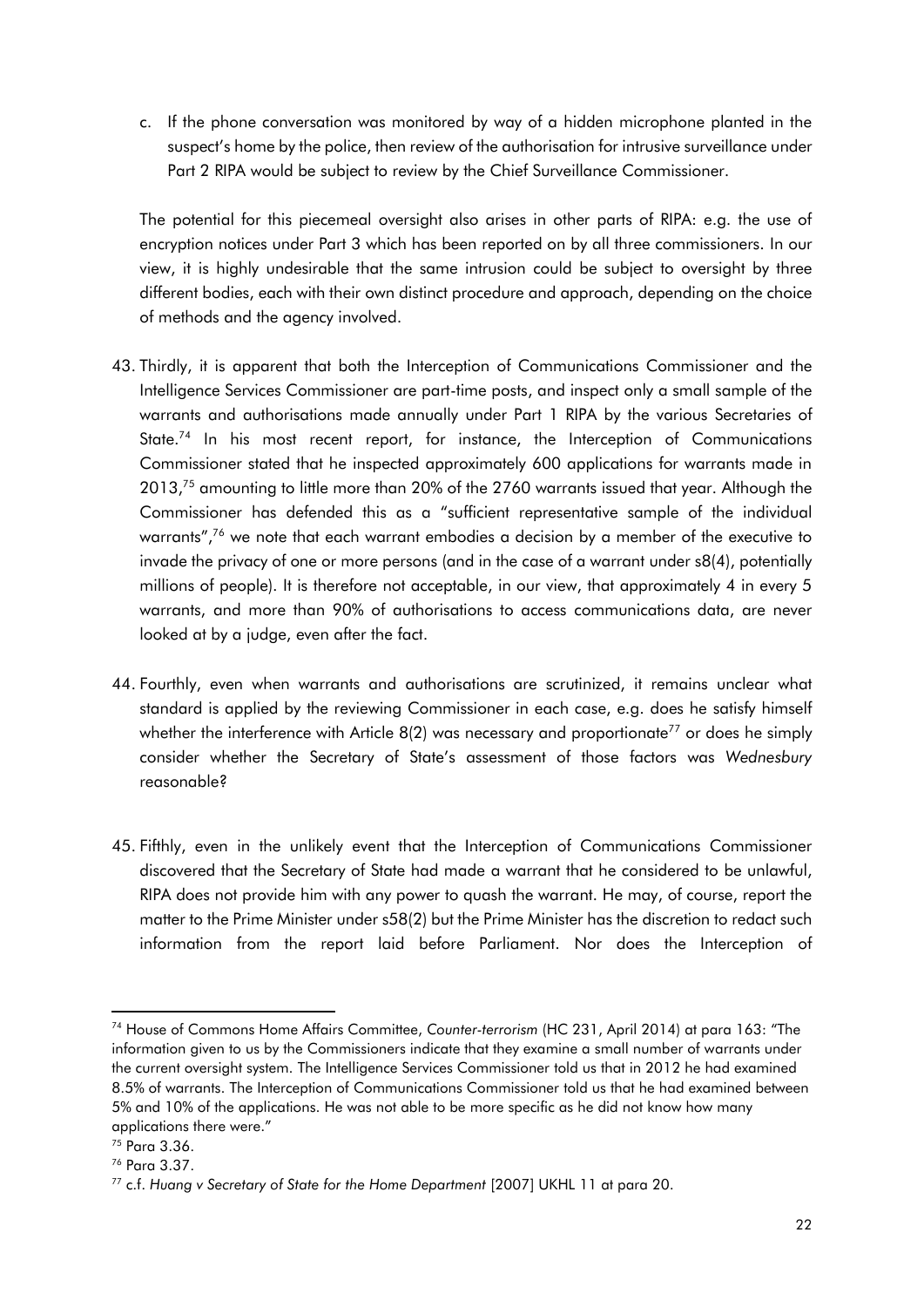Communications Commissioner have the power to refer a possible breach of Article 8 ECHR to the Investigatory Powers Tribunal.

46. For the above reasons, the Bingham Centre does not consider that the Commissioners overall provide "effective control" of surveillance powers under RIPA, save in the limited circumstances where those powers have already been subject to prior judicial authorisation (e.g. the use of intrusive surveillance where approved by the Surveillance Commissioners, or the use of directed surveillance by local authorities). In our view, extending judicial authorisation across the board would go a long way to reducing the administrative burden on the commissioners. While the burden will, of course, shift rather than disappear, the shift is worthwhile as it is of vital importance for control to be effective. Even so, it is apparent that the different oversight schemes are in need of rationalisation and we therefore recommend that the current functions be combined within a single, properly-staffed and funded body providing more coherent and effective oversight. We also recommend that this body have a broader remit to oversee the use of *all* surveillance powers by public bodies, rather than the current fragmented statutory regime. Although concerns have been expressed that putting oversight on a more permanent footing may result in less independent-minded candidates being available, we consider that it should be possible to devise a model that strikes an appropriate balance between independence and effectiveness. We note, for instance, that the Law Commission is chaired by a High Court or Appeal Court judge, serving for up to three years. We see no reason why appointment to chair the statutory oversight regime for surveillance powers should not be on a similar footing.

# *Investigatory Powers Tribunal*

- 47. Just as the ECtHR in *Kennedy* praised the role of the oversight Commissioners, so too it commended the Investigatory Powers Tribunal as an "independent and impartial body, with its own rules of procedure" that constituted a "general safeguard" against the abuse of surveillance powers.<sup>78</sup> In addition, the ECtHR found that the procedures of the Tribunal did not "impair the very essence of the applicant's Article 6 rights", notwithstanding that the Tribunal considered his specific complaints in private without him being present, did not provide the applicant with any disclosure, did not afford him the opportunity to cross-examine any witnesses on the other side, and did not appoint a special advocate to represent his interests in any of the hearings from which he had been excluded.<sup>79</sup>
- 48. In our view, however, the decision of the ECtHR in *Kennedy* is not consistent with its own established jurisprudence on the justiciability of surveillance decisions under Article 6.<sup>80</sup> More

<sup>78</sup> See *Kennedy*, paras 167 and 169.

<sup>79</sup> Ibid, para 184-190.

<sup>80</sup> See e.g. *Klass* at para 75: "the question whether the decisions authorising such surveillance under the [German statute] are covered by the judicial guarantee set forth in Article 6…must be examined by drawing a distinction between two stages: that before, and that after, notification of the termination of surveillance. As long as it remains validly secret, the decision placing someone under surveillance is thereby incapable of judicial control on the initiative of the person concerned, within the meaning of Article 6 … as a consequence, it of necessity escapes the requirements of that Article"; see also the dissent of Lord Kerr in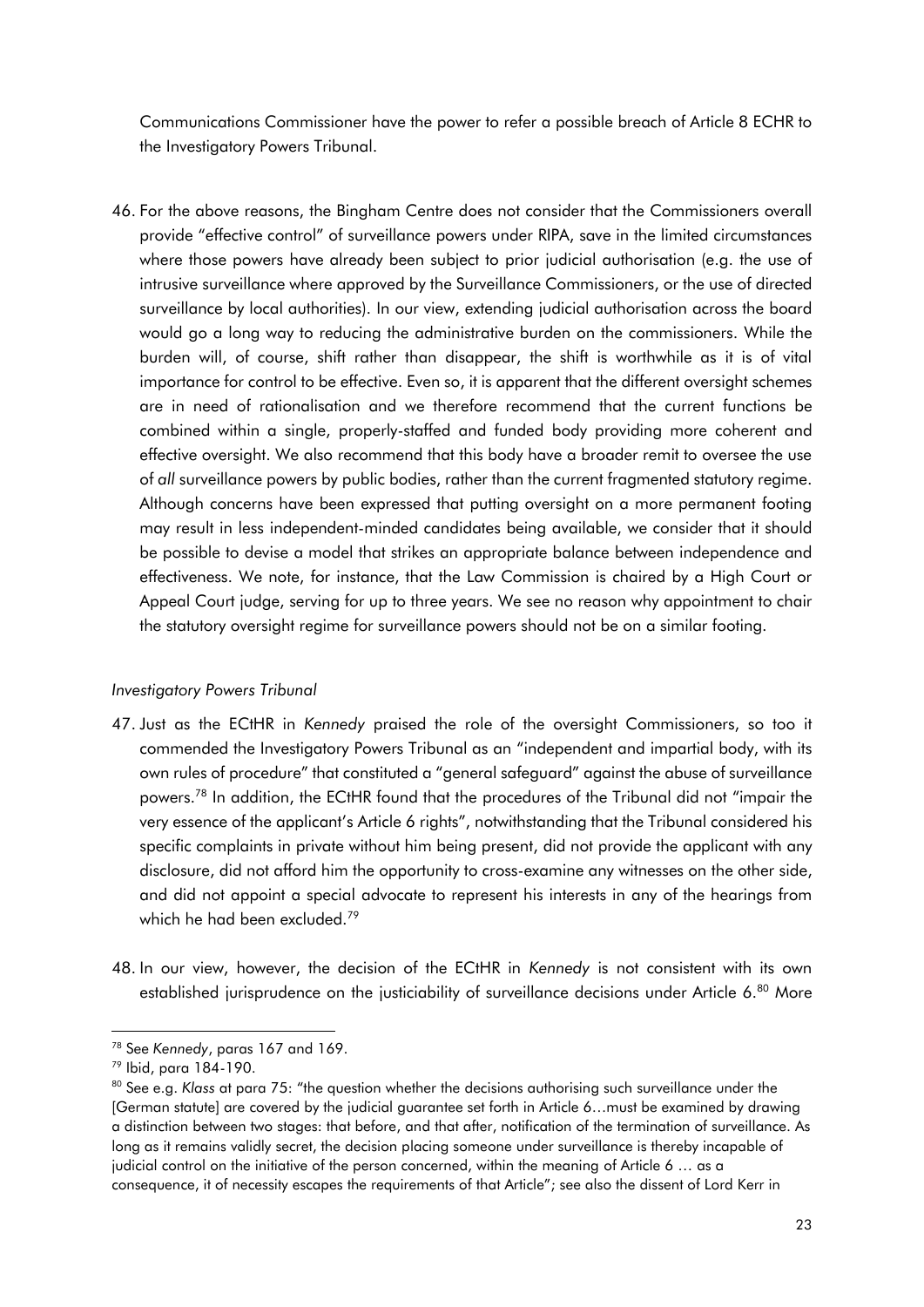generally, while we accept that the Tribunal constitutes an essential safeguard against unlawful and disproportionate surveillance, $81$  we are concerned that it is also severely flawed in a number of respects.

- 49. First, the proportion of applicants who are successful in their complaints before the Tribunal is extremely low – some 0.5% in the first decade of its operation.<sup>82</sup> In contrast, the annual success rate for complainants before other tribunals varies between 13% (mental health) and 41% (immigration and asylum).<sup>83</sup> In our view, the very poor success rate of complaints before the IPT does not necessarily reflect the quality of decision-making in the field of surveillance powers but rather almost certainly reflects the difficulty of bringing an effective challenge against the use of covert powers in a Tribunal in the absence of (i) proper notification requirements and (ii) any right to disclosure.
- 50. In *Klass*, the ECtHR conceded that the lack of any requirement on a public body to notify a person that they had been subject to surveillance following its conclusion meant that there was "in principle little scope for recourse to the courts by the individual concerned unless he is advised of the measures taken without his knowledge and thus able retrospectively to challenge their legality".<sup>84</sup> Despite this, the Strasbourg Court held that, although desirable, the absence of notification of surveillance did not breach the right to an effective remedy under Article 13 ECHR.<sup>85</sup> Although more recent cases have stressed the importance of notification requirements as safeguards against abuse of surveillance powers,<sup>86</sup> the ECtHR has yet to hold that notification is a *necessary* safeguard in such cases.<sup>87</sup> We note, however, that notification requirements are now a commonplace feature of surveillance laws in a great many jurisdictions including

Tariq v Home Office [2011] UKSC 11 at para 128: "The entire point of surveillance is that the person who is subject to it should not be aware of that fact. It is therefore impossible to apply article 6 to any challenge to the decision to place someone under surveillance, at least until notice of termination of the surveillance has been given … It is precisely because the fact of surveillance must remain secret in order to be efficacious that article 6 cannot be engaged. It appears to me, therefore, that the decision in Kennedy ought to have been made on the basis that article 6 was not engaged because the issues that the case raised were simply not justiciable."

<sup>81</sup> See e.g. *Paton v Poole Borough Council* (IPT/09/01/C, 29 July 2010).

<sup>82</sup> See JUSTICE, *Freedom from Suspicion*, at paras 358-364.

 $83$  Ibid, para 359.

<sup>84</sup> *Klass* at p*ara* 57.

 $85$  Ibid, para 69.

<sup>86</sup> See esp. Association for European Integration and Human Rights and Ekimdzhiev v Bulgaria [2007] ECHR 533 at para 57: "[U]nless criminal proceedings have subsequently been instituted or unless there has been a leak of information, a person is never and under no circumstances apprised of the fact that his or her communications have been monitored. The result of this lack of information is that those concerned are unable to seek any redress in respect of the use of secret surveillance measures against them."

<sup>87</sup> The issue is currently before the Court in the case of *Lüütsepp v Estonia* (46049/13).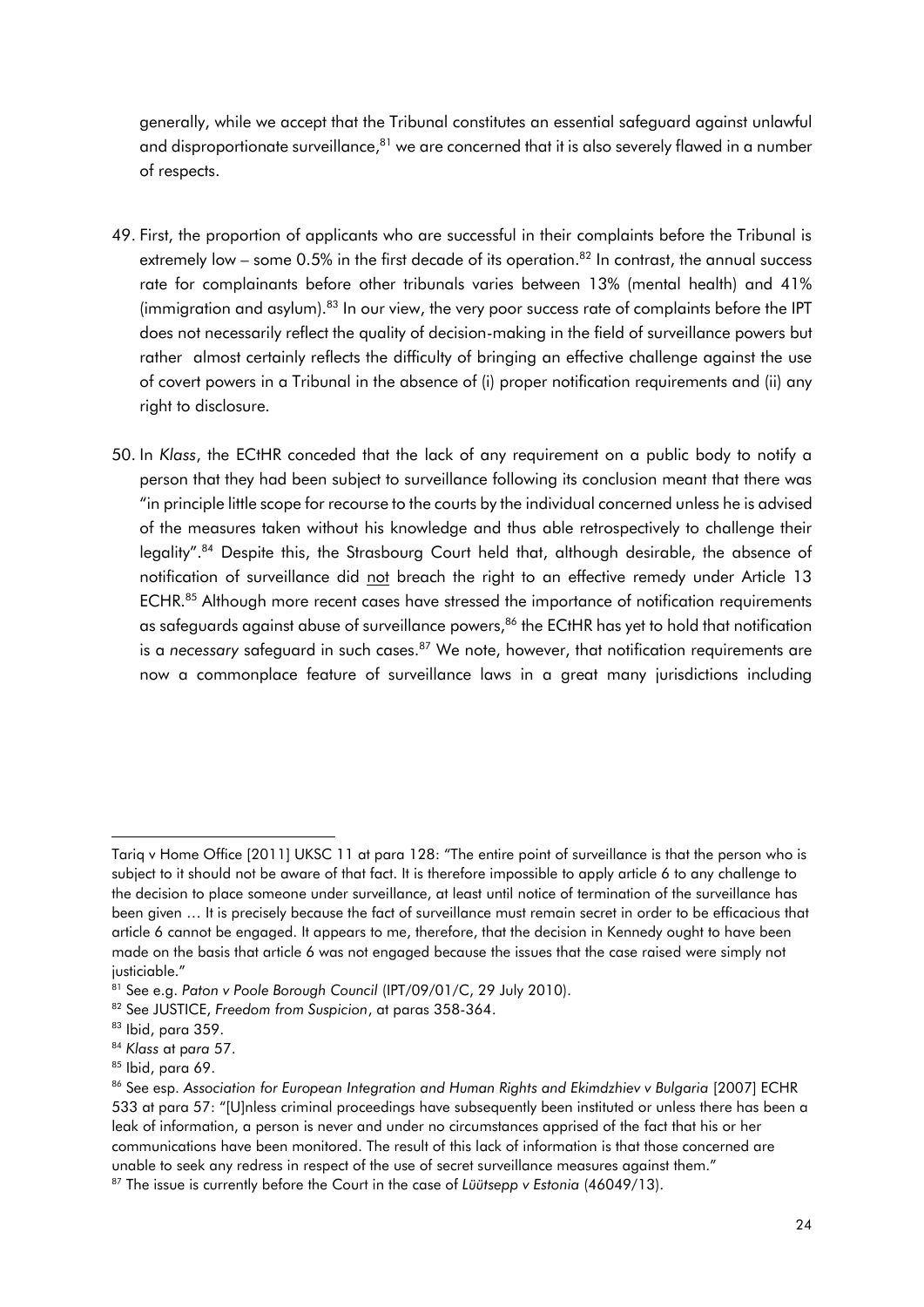Belgium,<sup>88</sup> Bulgaria,<sup>89</sup> Canada,<sup>90</sup> Germany,<sup>91</sup> Ireland,<sup>92</sup> the Netherlands,<sup>93</sup> New Zealand,<sup>94</sup> Sweden<sup>95</sup> and the United States.<sup>96</sup> In his 2013 report to the General Assembly on communications surveillance, moreover, the UN Special Rapporteur on Freedom of Expression stated:<sup>97</sup>

*Individuals should have a legal right to be notified that they have been subjected to communications surveillance or that their communications data has been accessed by the State. Recognizing that advance or concurrent notification might jeopardize the effectiveness of the surveillance, individuals should nevertheless be notified once surveillance has been completed and have the possibility to seek redress in respect of the use of communications surveillance measures in their aftermath.*

51. We further note that the Codes of Practice on communications data and encryption keys under RIPA both make provision for notification where a Commissioner establishes that an individual has been "adversely affected" by any "wilful or reckless failure" by a public body. <sup>98</sup> In such cases, the Commissioner is required, "subject to safeguarding national security" to "inform the affected individual of the existence of the Tribunal and its role" as well as to "disclose sufficient information to the affected individual to enable him to effectively engage the Tribunal". It is unclear, however, why these notification requirements should be limited to only cases involving communications data and encryption keys, as well as why the threshold should be restricted to "wilful or reckless" failures. Rather than have the Commissioner make a determination of whether to notify in each case, we consider that the better approach would be to require mandatory notification in each case within a reasonable period (e.g. 6 months following the warrant or authorisation expiring), subject to a judge's decision that notification should be delayed on the basis that that individual's right to an effective remedy is outweighed by some specific investigative need that would otherwise be prejudiced by the disclosure. As with the

**<sup>.</sup>** <sup>88</sup> See Belgian Constitutional Court, *case no. 145/2011*. 22 September 2011 at paras B.82-B92, in which the court held the lack of notification breached the right to privacy under Art 22 of the Belgian Constitution. 89 See Lenev v Bulgaria (41452/07, 4 December 2012) noting that section 34h of the Special Surveillance Means Act 1997 has been amended such that the supervising commission "must inform of its own motion persons who have been unlawfully subjected to secret surveillance, unless notification might jeopardise the purpose of the surveillance, allow the divulgation of operational methods or technical devices, or put the life or health of an undercover agent or his or her relatives or friends in jeopardy" (para 82).

<sup>90</sup> Section 196 of the Criminal Code provides for notification within 90 days of authorisation unless the judge is satisfied that investigations are ongoing or a subsequent investigation would be impeded. Notification cannot be delayed for more than 3 years.

<sup>91</sup> See e.g. *Klass* at para 19 and *Weber and Saravia v Germany* (54934/00, 29 June 2006) at para 136.

<sup>&</sup>lt;sup>92</sup> Section 10(3) of the Criminal Justice (Surveillance) Act 2009.

 $93$  Article 34(1) of the Intelligence and Security Services Act 2002 requires notification after 5 years unless certain grounds are met.

<sup>94</sup> Sections 61 and 62 of the Search and Surveillance Act 2012.

 $95$  Section 11(a) of the 2008 law on Signals Intelligence (SFS 2008:717).

<sup>96</sup> 18 US Code § 2518(8)(d).

<sup>97</sup> UN Special Rapporteur on Free Expression A/HRC/23/40, 17 April 2013, at para 82. See also e.g. the International Principles on the Application of Human Rights to Communications Surveillance, May 2014. <sup>98</sup> Communications Data Code of Practice at para 8.3. See also the similar provision in the Code of Practice for the Investigation of Protected Electronic Information at para 11.4.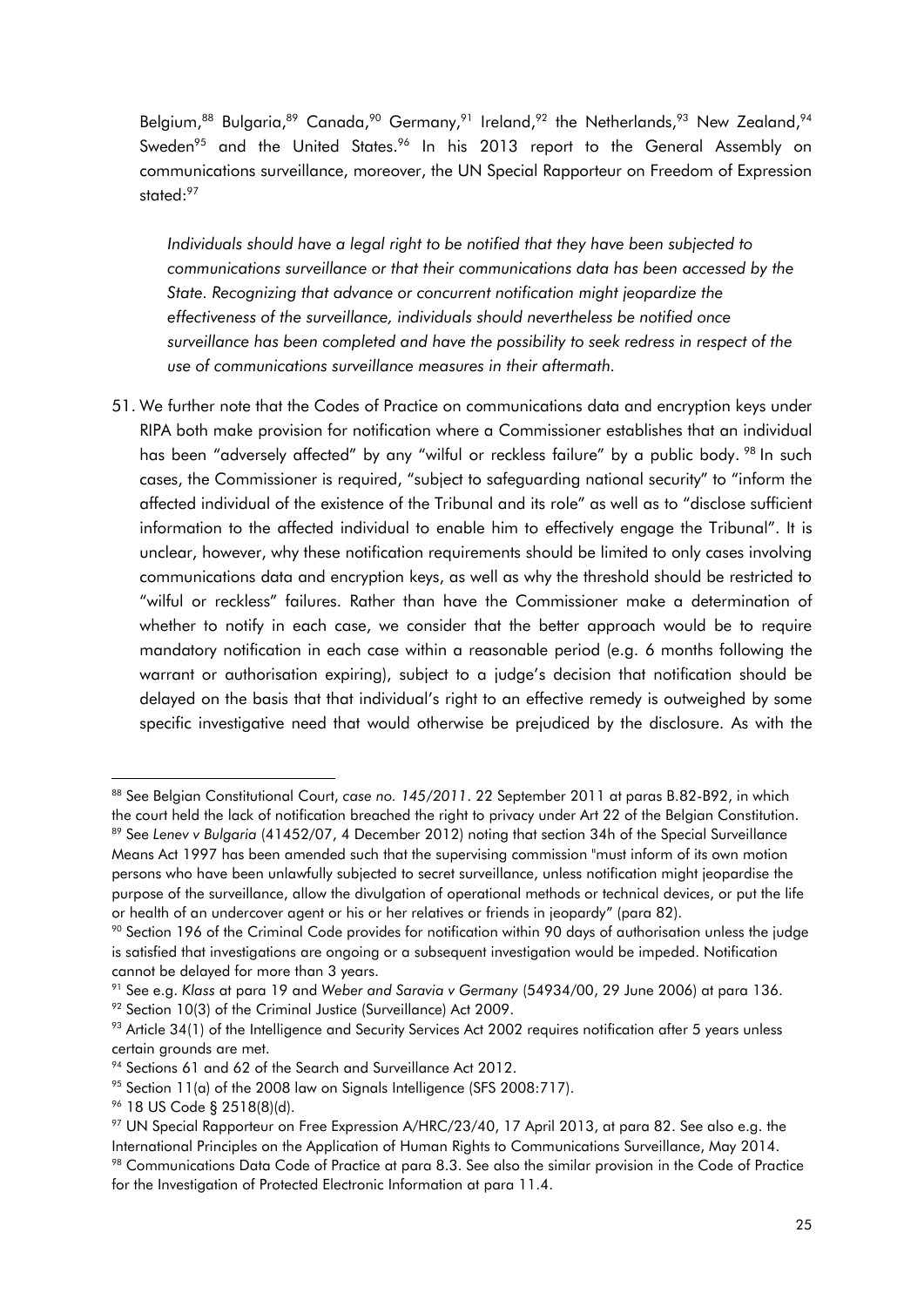Canadian Criminal Code, however, we recommend that there should be a maximum limit to the period of time for which notification can be delayed, e.g. 5 or 7 years.

- 52. As regards disclosure and the fairness of the IPT's procedures more generally, we accept that it is appropriate for the Tribunal to respect the agencies' policy of neither confirm nor deny (NCND) in the first instance, and particularly where the subject has not been notified of the surveillance in question. In our view, however, it is important to treat NCND as a starting point only, a defeasible principle that can be set aside where it becomes apparent to the IPT that it is necessary for the complainant to receive disclosure of material in order to effectively present his or her case. As the Vice President of the Court of Appeal held in a recent case, NCND is "not a legal principle" but rather a "departure from procedural norms" that "requires justification" in the same way as public interest immunity.<sup>99</sup> The framework of the IPT's procedures under Part 4 of RIPA, by contrast, do not – in our view – provide the Tribunal with sufficient flexibility to balance national security concerns with those of open justice and natural justice. Among other things, the IPT has no power even to make a declaration of incompatibility, has no formal power to appoint a special advocate to represent the interests of an excluded party, and indeed cannot even notify a party that a closed hearing has been held unless the other party consents. In this way, the framework under Part 4 compares unfavourably with the extensive case law that has developed in relation to closed proceedings in other courts and tribunals since 2001.<sup>100</sup>
- 53. We also consider that the ouster provision contained in s67(8) RIPA to be incompatible with the requirements of our common law constitution: if an appeal on a point of law is possible from other courts and tribunals employing closed procedures, we can see no good reason why the IPT should be immunised in this manner from the supervision of the higher courts. We therefore recommend that the IPT's procedural rules be significantly relaxed in order to enable much greater disclosure to complainants who have been subject to surveillance in order that they may bring an effective challenge, including sufficient disclosure to enable them to give effective instructions to the special advocate representing them in any proceedings from which they have been excluded.

#### *The Intelligence and Security Committee*

54. Although the Intelligence and Security Committee provides important democratic oversight of surveillance powers and the activities of the intelligence services, we note that the accuracy of ISC reports has been the subject of judicial criticism in recent years, first in *R(Binyam Mohamed) v Secretary of State for Foreign and Commonwealth Affairs<sup>101</sup>* and subsequently in the report of Hallett LJ sitting as the Deputy Coroner in the inquest following the 7/7 bombings.<sup>102</sup> Following

**<sup>.</sup>** <sup>99</sup> *Mohamed Ahmed Mohamed and CF v Secretary of State for the Home Department* [2014] EWCA Civ 559 at para 20 per Maurice Kay VP. See also *DIL and others v Commissioner of Police of the Metropolis* [2014] EWHC 2184 (QB) para 42 per Bean J.

<sup>100</sup> See e.g. *AF v Secretary of State for the Home Department (No 3)* [2010] 2 AC 269; *Bank Mellat v HM Treasury (No 1)* [2013] UKSC 38.

<sup>101 [2010]</sup> EWCA Civ 65 at para 168 per Lord Neuberger MR.

<sup>102</sup> Report of Deputy Coroner Hallett LJ under Rule 43 of the Coroner's Rules 1984 (6 May 2011), paras 110-116.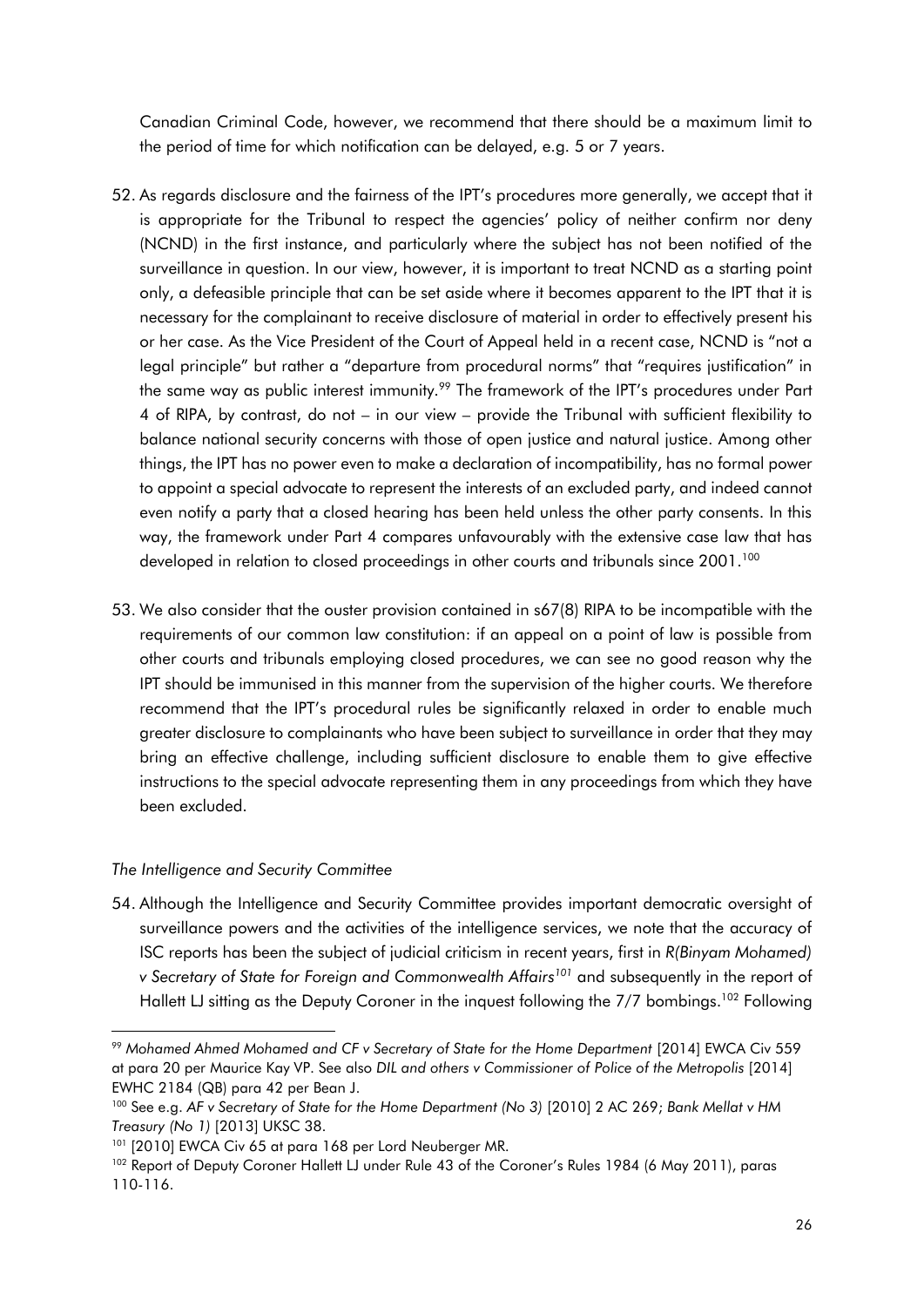these criticisms, the constitution of the ISC was amended by Part 1 of the Justice and Security Act 2013. We note, however, that although the members of the ISC are now appointed by Parliament rather than the Prime Minister, a person cannot be eligible for appointment unless they have been nominated by the Prime Minister (s1(4)(a) of the 2013 Act). In addition, although the Committee reports now to Parliament instead of to the Prime Minister, it must nonetheless be sent first to the Prime Minister who may require the redaction of any material he considers to be prejudicial to the operation of the intelligence services (s3(4)). In our view, these restrictions are an unnecessary constraint on the Committee's oversight and should be removed.

# Retention of communications

55. Notwithstanding that the judgment of the Grand Chamber in *Digital Rights Ireland* invalidating the Data Retention Directive was handed down in April 2014*, <sup>103</sup>* we note that the government's proposals to address this were not published until July and then enacted on an emergency basis in only three days. It is concerning that legislation on such an important issue was handled in such a manner. It remains unclear, moreover, whether the provisions of ss1-2 DRIPA are compatible with the CJEU's judgment. In our view, much will depend on the regulations and the particular retention notices made by the Secretary of State and we understand that this already the subject of legal challenge. At the very least, we recommend that the power to make retention notices should be removed from the Secretary of State. Instead, retention notices should be issued by a judge on application by the relevant public body seeking retention.

# SUMMARY OF RECOMMENDATIONS

56. We recommend as follows:

- (i) A single, comprehensive statutory framework should govern the use of intrusive surveillance powers by public bodies. In particular, no public body should have the power to access communications data save by way of this framework.
- (ii) Judicial authorisation should be required before any public body intercepts communications, accesses communications data, uses intrusive surveillance (including a covert human intelligence source), issues an encryption notice or a retention notice. The authorising judge should also have the power to direct the appointment of a special advocate to represent the interests of the subjects of surveillance in appropriate cases.
- (iii) The existing power to intercept external communications under section 8(4) RIPA should be repealed. At the very least it should be severely curtailed. All warrants and authorisations must be founded on the reasonable suspicion of the authorities that a particular individual has been involved in serious criminal activity.

**<sup>.</sup>** <sup>103</sup> C-293/12, ECLI:EU:C:2014:238.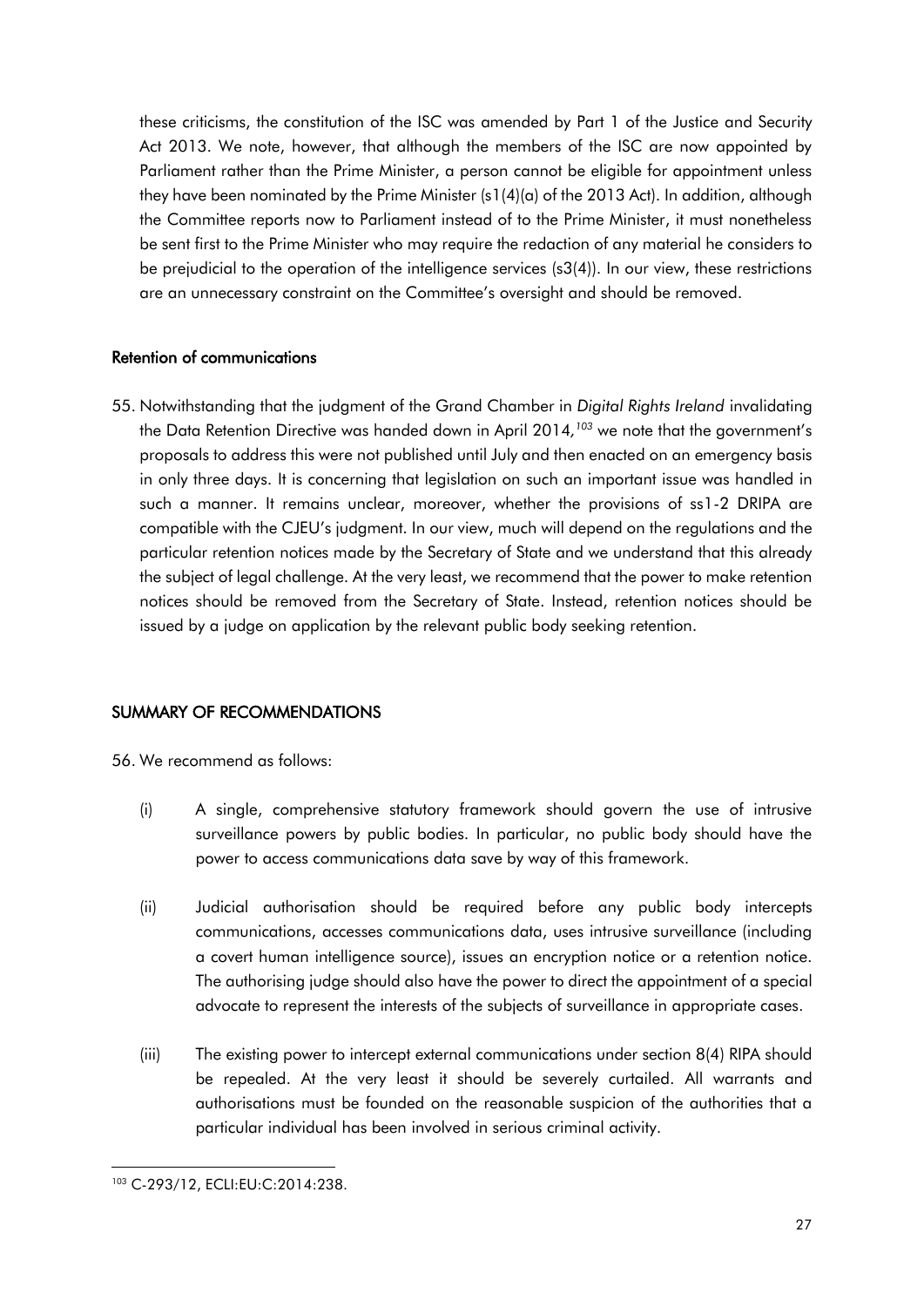- (iv) The statutory definition of 'intrusive' surveillance should be tightened to include *any* covert surveillance that either involves or is likely to involve a significant interference with a person's privacy.
- (v) The ban on the use of intercept material as evidence in criminal and civil proceedings should be lifted.
- (vi) The number of public bodies able to access communications data should be curtailed.
- (vii) The oversight functions currently discharged by the Interception of Communications Commissioner, the Intelligence Services Commissioner and the Chief Surveillance Commissioner should be combined into a single statutory oversight body. This body's remit should include oversight of the use of all surveillance powers by public bodies;
- (viii) Any person who has been the subject of covert surveillance by a public body should be notified of that fact within a reasonable period following the conclusion of the surveillance, unless a judge is satisfied that that individual's right to an effective remedy is outweighed some specific investigative need that would otherwise be prejudiced by the disclosure;
- (ix) The Investigatory Powers Tribunal should be granted the power to appoint special advocates to represent the interests of excluded parties, as well as make a declaration of incompatibility under section 4 of the Human Rights Act. Its procedural rules should also be relaxed to allow much greater disclosure to complainants who have been the subject of surveillance, so that they may bring an effective challenge. This should include sufficient disclosure to enable them to give effective instructions to the special advocate representing them in any proceedings from which they have been excluded. The unsuccessful party should also have a right of appeal to the Court of Appeal on a point of law;
- (x) The statutory requirement that candidates for the Intelligence and Security Committee must first be nominated by the Prime Minister in order to be eligible for election should be repealed, as should the power of the Prime Minister to prevent the Committee from publishing material that it considers to be in the public interest to disclose.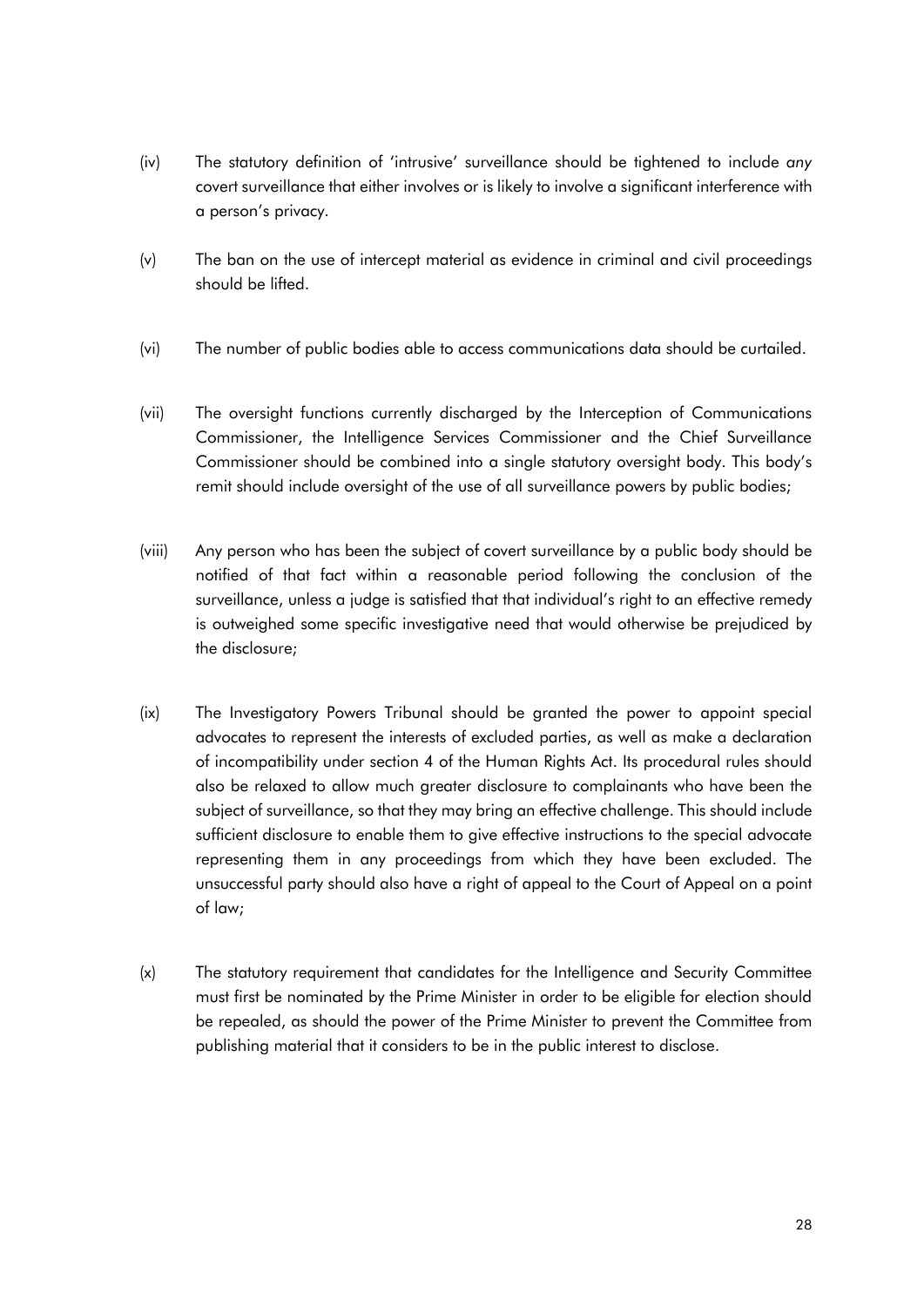# APPENDIX: BINGHAM CENTRE EXPERT SEMINAR, 1 OCTOBER 2014

On 1 October 2014, the Bingham Centre for the Rule of Law held an evening conference on the subject of the Investigatory Powers Review led by the Independent Reviewer of Terrorism Legislation, David Anderson QC. Chaired by Eric Metcalfe of Monckton Chambers and the Bingham Centre, the event consisted of three panels: (I) Interception Warrants; (II) Communications Data; and (III) Oversight.

The evening began with an introduction to the Review by David Anderson, and was followed by a discussion of Section 8(1) warrants by Helen Mountfield QC, and Section 8(4) warrants by Matthew Ryder QC, both of Matrix Chambers. Panel II consisted of a discussion of Access to Communications Data under Part 1, Chapter 2 of RIPA by Graham Smith of Bird & Bird, followed by Gillian Phillips, Director of Editorial Legal Services at The Guardian on the subject of RIPA and Professional Privacy. Finally, Panel III concluded with presentations from Tom Hickman of Blackstone Chambers and the Bingham Centre and Eric Metcalfe on the Investigatory Powers Tribunal and the oversight Commissioners and the Intelligence and Security Committee.

The event included lively and and expert debate from the floor and was followed by a reception. The Bingham Centre is grateful to Macfarlanes for hosting the event.

| Name                     | Organisation                                         |
|--------------------------|------------------------------------------------------|
| Mr Chris Acton           | Macfarlanes                                          |
| Mr David Anderson QC     | Independent Reviewer of Terrorism Legislation        |
| Mr Benjamin Baltzer      | Embassy of the Federal Republic of Germany           |
| Mr Martin Bentham        | <b>Evening Standard</b>                              |
| Dr Jessie Blackbourn     | Kingston University                                  |
| Mr Owen Bowcott          | The Guardian                                         |
| Ms Jennifer Bruce        | Ofcom                                                |
| Mr Tom Bullmore          | <b>Treasury Solicitor's Department</b>               |
| Mr Jude Bunting          | Doughty Street Chambers                              |
| Ms Elinor Buxton         | Foreign & Commonwealth Office                        |
| Lord Carlile CBE QC      | Gray's Inn                                           |
| Ms Hannah Carter         | Ofcom                                                |
| Mr Rupert Casey          | Macfarlanes                                          |
| Ms Jo Cavan              | Interception of Communications Commissioner's Office |
| Mr Martin Chamberlain QC | <b>Brick Court Chambers</b>                          |
| Mr Jan Clements          | The Guardian                                         |
| Mr Martin Coombes        | Macfarlanes                                          |

# List of Attendees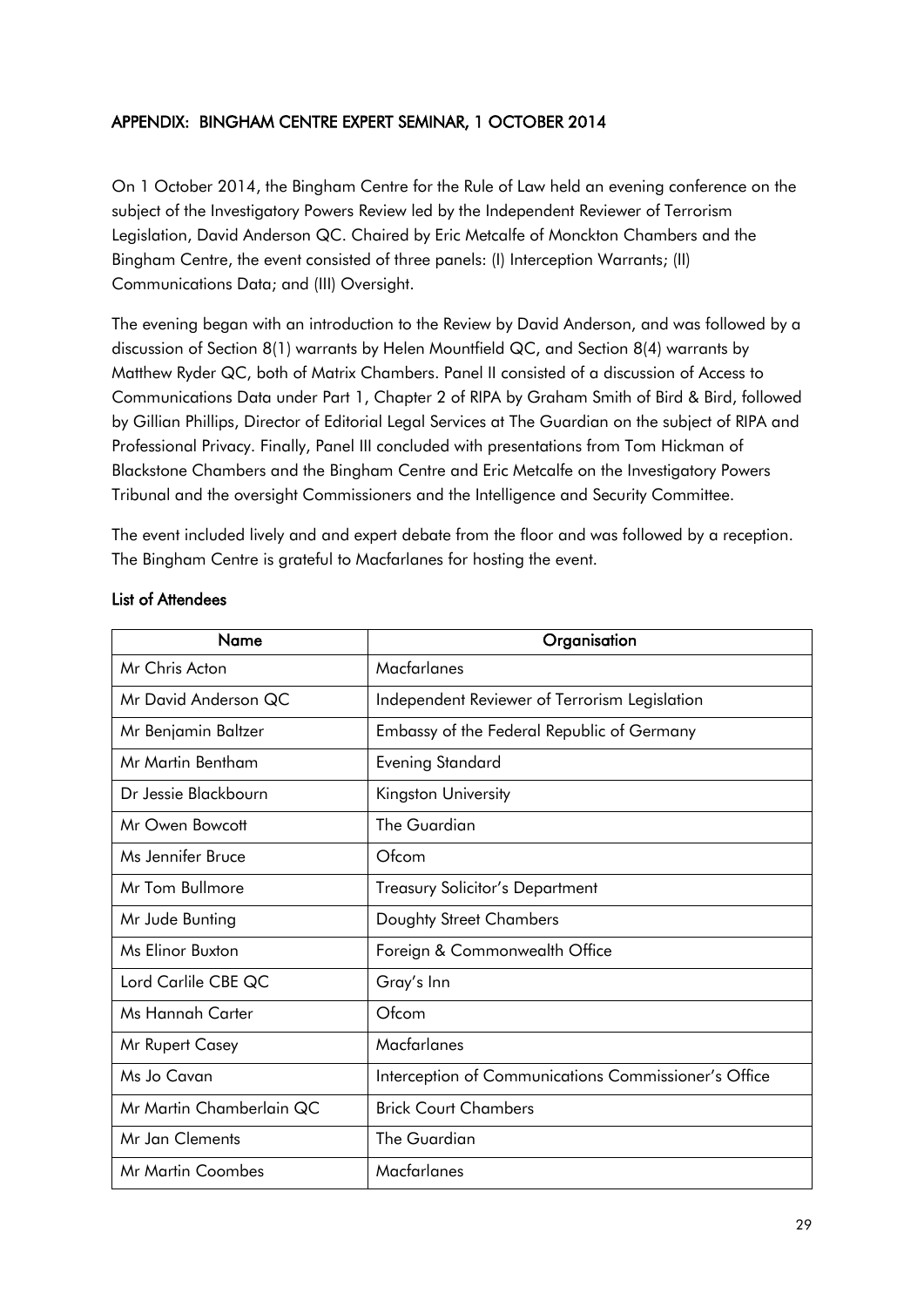| Mr Gordon Corera          | <b>BBC</b>                                         |
|---------------------------|----------------------------------------------------|
| Mr Jeremy Courtenay-Stamp | Macfarlanes                                        |
| Ms Gail Crawford          | Lathan & Watkins LLP                               |
| Ms Aalia Datoo            | Macfarlanes                                        |
| Dr Andrew Defty           | University of Lincoln                              |
| Ms Adriana Edmeades       | Privacy International                              |
| Mr Charlie Edwards        | <b>RUSI</b>                                        |
| Mr Charles Farr OBE       | Home Office                                        |
| <b>Mr Daniel Futter</b>   | Metropolitan Police, Directorate of Legal Services |
| Ms Tessa Gregory          | Leigh Day                                          |
| Mr Stephen Grosz QC (Hon) | Bindmans; Bingham Centre Fellow                    |
| Ms Gabrielle Guillemin    | <b>ARTICLE 19</b>                                  |
| Ms Laila Hamzi            | Bingham Centre for the Rule of Law                 |
| Ms Swee Leng Harris       | Bingham Centre for the Rule of Law                 |
| Dr Tom Hickman            | Blackstone Chambers; Bingham Centre Fellow         |
| Mr Jess Hinings           | Ofcom                                              |
| Ms Sandra Homewood        | Bingham Centre for the Rule of Law                 |
| Mr Ben Hooper             | 11 King's Bench Walk                               |
| Mr Henry Hughes           | 187 Fleet Street                                   |
| Mr Mark Hunting           | Ropes & Gray LLP                                   |
| Mr Ben Jaffey             | <b>Blackstone Chambers</b>                         |
| Mr Tim Johnston           | <b>Brick Court Chambers</b>                        |
| Ms Sarah Kavanagh         | <b>NUJ</b>                                         |
| Mr Bernard Keenan         | <b>LSE</b>                                         |
| Mr Eric King              | Privacy International                              |
| Ms Izza Leghtas           | Human Rights Watch                                 |
| Mr Paul Lomas             | Freshfields                                        |
| Ms Gemma Ludgate          | Special Advocates Support Office                   |
| Professor Andrew Lynch    | University of New South Wales                      |
| <b>Mr Daniel Machover</b> | Hickman & Rose                                     |
| Mr Iain Mackie            | Macfarlanes                                        |
| Ms Jennifer Macleod       | <b>Brick Court Chambers</b>                        |
| Mr Andy Mather            | Macfarlanes                                        |
| Dr Eric Metcalfe          | Monckton Chambers; Bingham Centre Fellow           |